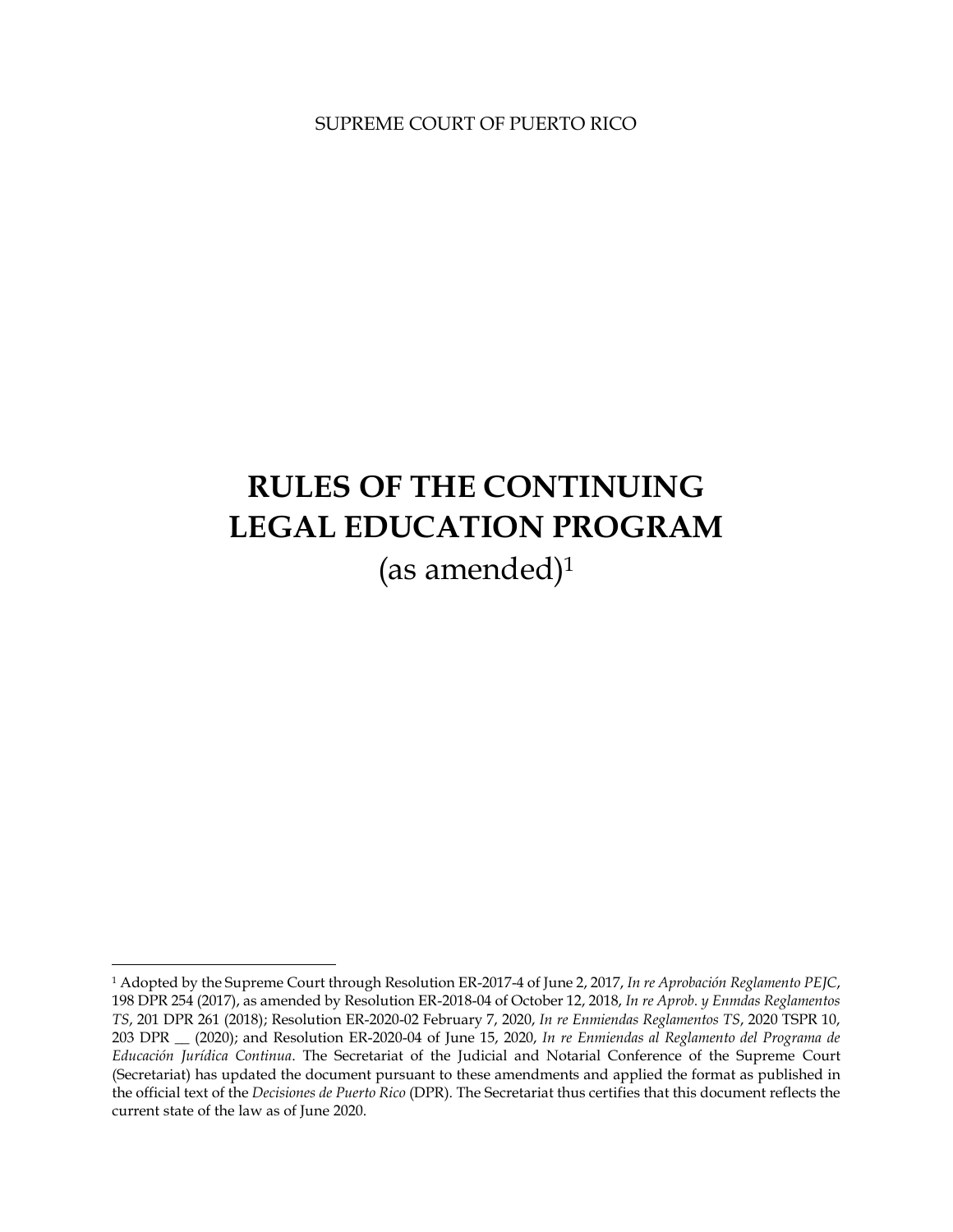# RULES OF THE CONTINUING LEGAL EDUCATION PROGRAM

# TABLE OF CONTENTS

| Rule 12. In-House Courses Offered by Private For-Profit or Nonprofit Professional      |
|----------------------------------------------------------------------------------------|
| Rule 13. In-House Courses Offered by Public Professional Institutions; Requirements 10 |
|                                                                                        |
|                                                                                        |
| Rule 16. Accreditation of Activities Related to Continuing Legal Education  10         |
|                                                                                        |
|                                                                                        |
|                                                                                        |
|                                                                                        |
|                                                                                        |
|                                                                                        |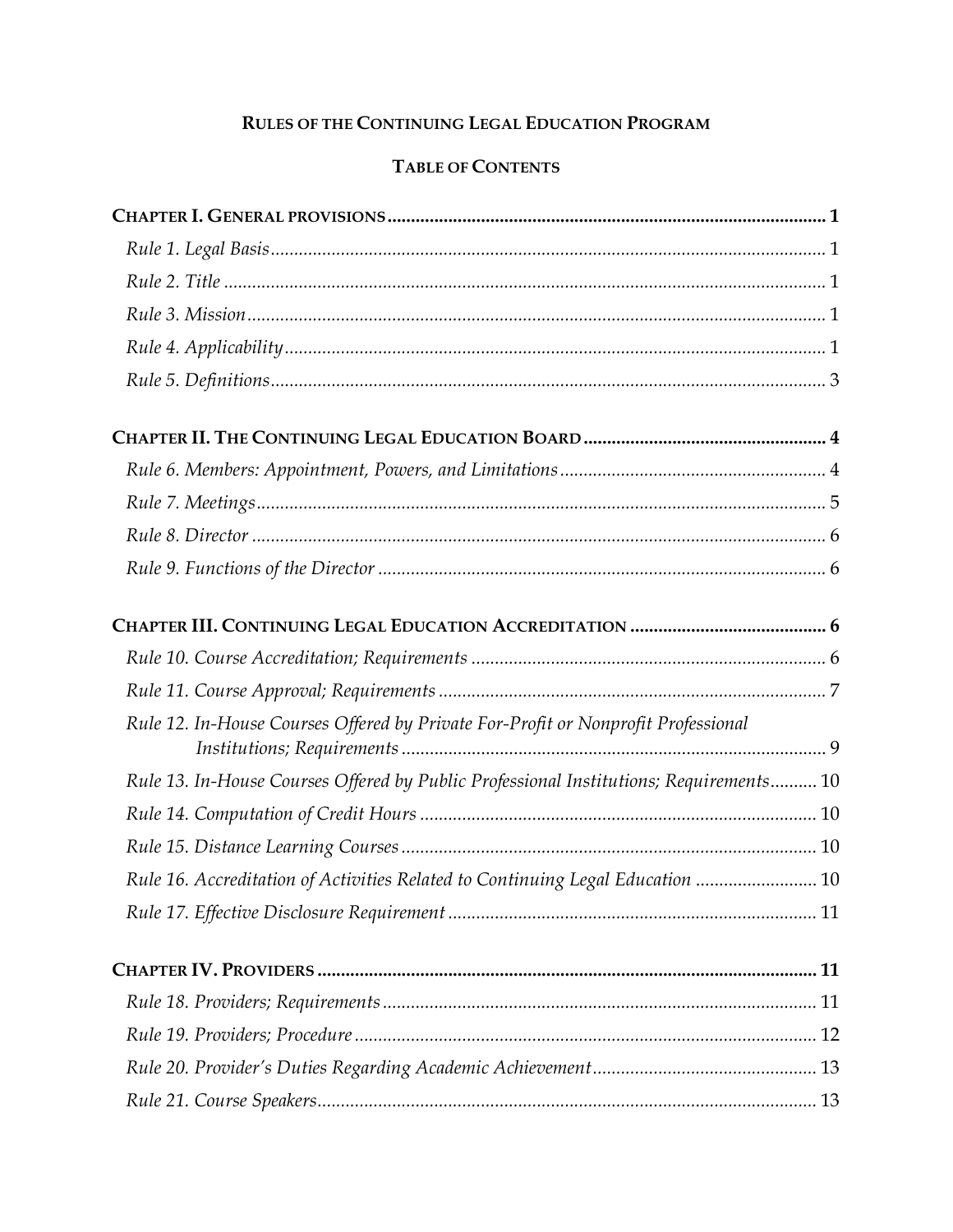| Rule 32. Noncompliance; Referral to the Continuing Legal Education Board  17 |  |
|------------------------------------------------------------------------------|--|
|                                                                              |  |
|                                                                              |  |
|                                                                              |  |
|                                                                              |  |
|                                                                              |  |
|                                                                              |  |
|                                                                              |  |
|                                                                              |  |
|                                                                              |  |
|                                                                              |  |
|                                                                              |  |
|                                                                              |  |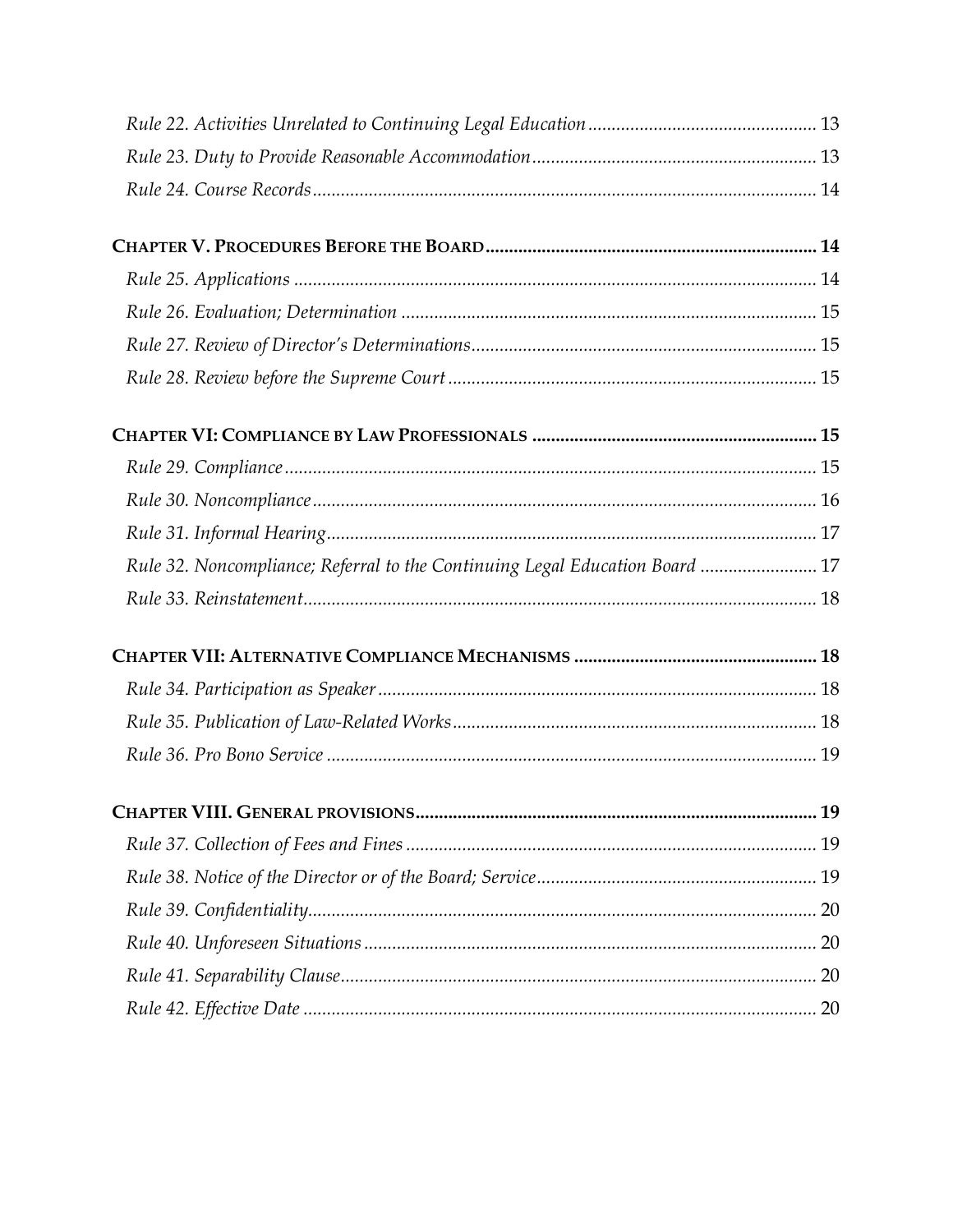#### **RULES OF THE CONTINUING LEGAL EDUCATION PROGRAM**

#### <span id="page-3-0"></span>**CHAPTER I. GENERAL PROVISIONS**

#### <span id="page-3-1"></span>*Rule 1. Legal Basis*

These Rules are promulgated by virtue of the inherent power of the Supreme Court of Puerto Rico to regulate the practice of law in Puerto Rico.

#### <span id="page-3-2"></span>*Rule 2. Title*

These Rules will be known as the Rules of the Continuing Legal Education Program.

#### <span id="page-3-3"></span>*Rule 3. Mission*

The Supreme Court of Puerto Rico, by virtue of its inherent power to regulate the practice of law and the notarial profession in Puerto Rico, established a mandatory continuing legal education program that would encourage and contribute to the professional advancement of every person engaged in the practice of Law. It also created the Continuing Education Board, the body to which it delegated the necessary functions to carry out this program and ensure compliance with the requirements established in these Rules.

One of the Board's basic functions is to certify that law professionals comply with their duty to take the legal education courses approved by the Board to achieve the intended goals. To accomplish this mission, therefore, there must be an efficiently managed continuing legal education program that will enable law professionals to keep abreast on caselaw, legislation, doctrines, as well as on the skills needed to practice their profession at the highest levels of quality and competence.

The mechanisms established in these Rules allow the Board to achieve its mission and to perform the other tasks delegated to it. These Rules also aim to facilitate compliance of the ethical duty that all law professionals have to maintain the highest degree of excellence and competence in the legal services they provide.

#### <span id="page-3-4"></span>*Rule 4. Applicability*

(A) The provisions of these Rules apply to any law professional admitted to the legal and notarial practice in Puerto Rico, and to those who have been suspended by the Supreme Court from the practice of their profession, either temporarily or for a specific period of time.

(B) Any law professional who has been permanently separated or indefinitely suspended from the legal profession by the Supreme Court or who voluntarily wishes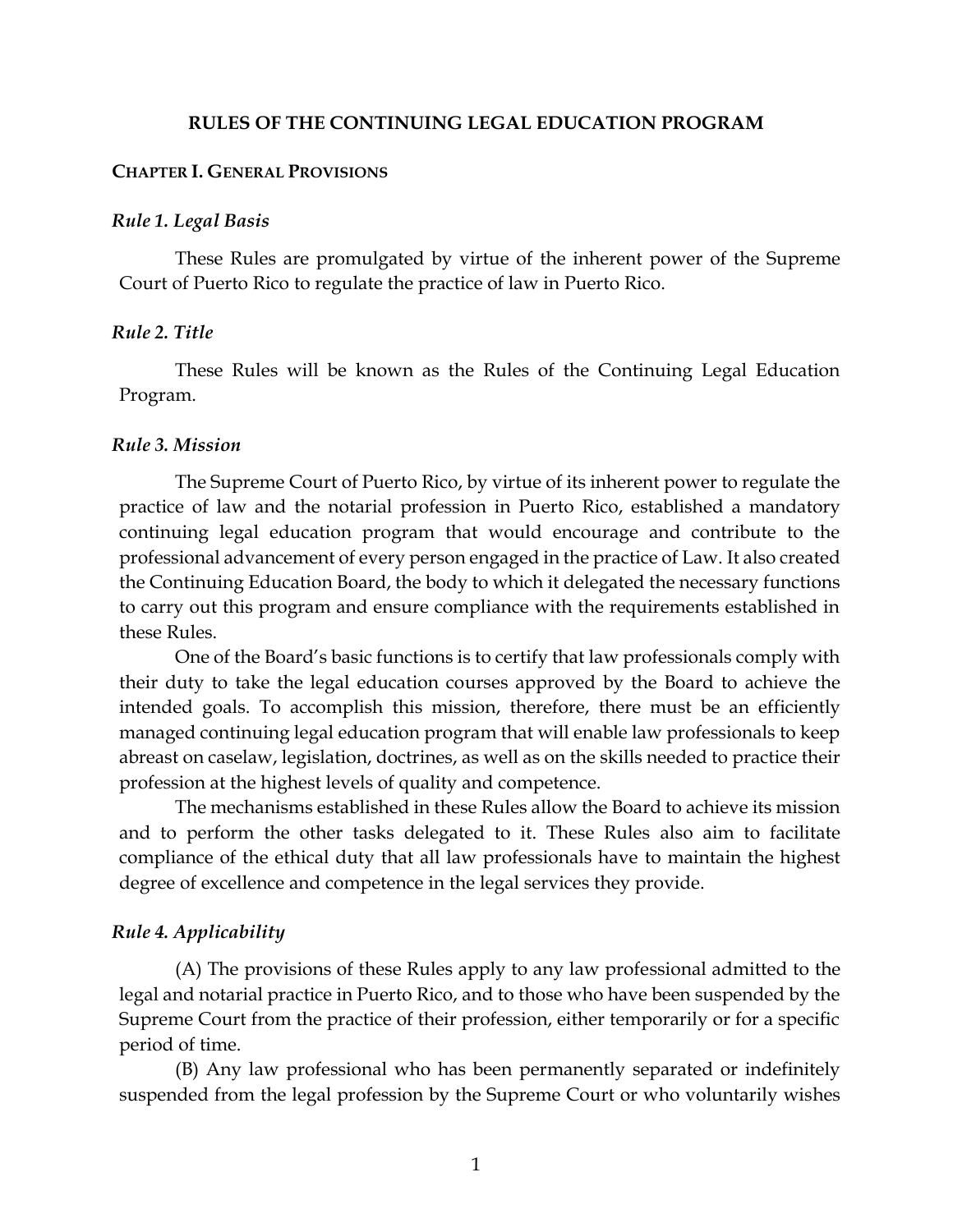to comply with the Continuing Legal Education Program requirements may do so. In the latter case, the Board may issue a certification stating the compliance status per request of a law professional or the Supreme Court.

(C) The following are excluded from the provisions of these Rules:

(1) judges of the General Court of Justice of Puerto Rico, for the term of their office, and former Justices of the Supreme Court of Puerto Rico;

(2) judges of the Federal Court for the District of Puerto Rico, of the Bankruptcy Court, and federal magistrates, for the duration of their term in office;

(3) law professionals under inactive or voluntary separation status as registered by the Clerk of the Supreme Court, for the duration of said status;

(4) law professionals who have been permanently separated from the practice of their profession by the Supreme Court. If they are reinstated, it will be incumbent upon the Court to decide how they will comply with the provisions of these Rules;

(5) law professionals during the 3 years following the date of their initial admission to the practice of law;

(6) law professionals who have completed a Master of Laws or Doctor of Juridical Science degree, or its equivalent, Doctor of Law, in a law school recognized by the American Bar Association, the Supreme Court of Puerto Rico, or an equivalent entity for a period of 3 years following the date on which they obtained the degree;

(7) law professionals who apply before the Board of Continuing Education and are granted exemption from the continuing legal education requirement for good cause during the term granted;

(8) members of the following bodies ascribed to the Supreme Court:

(a) Judiciary Discipline Commission

(b) Judiciary Evaluation Commission

(c) Board of Bar Examiners

(d) Committee on Character of Applicants for Admission to the Bar

(e) Continuing Legal Education Board

(f) item-writing and grading committees of the general bar examination and the notarial law examination

(g) law professionals, during their commission, who are serving in other committees, commissions, or boards that, according to the Supreme Court, should be exempted from compliance with the Continuing Legal Education Program;

(9) members of the following bodies ascribed to the United States District Court for the District of Puerto Rico:

(a) District Examination Committee;

(b) Committee on Admissions; and

(10) law professionals who teach law full time at a law school recognized by the Supreme Court or accredited by the American Bar Association, while performing that function.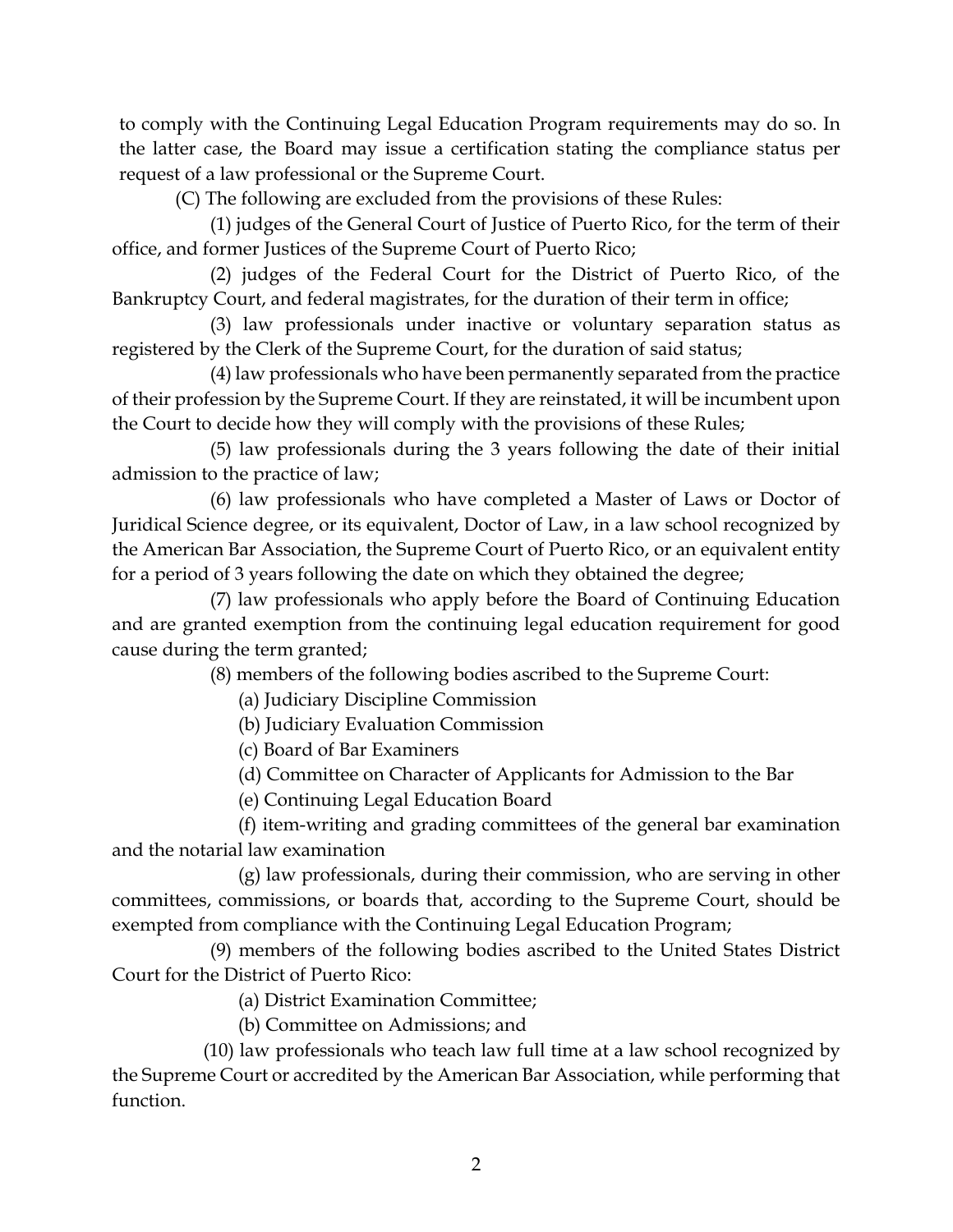## <span id="page-5-0"></span>*Rule 5. Definitions*

(A) Active Lawyer – any lawyer duly authorized by the Supreme Court to practice law.

(B) Inactive Lawyer – any lawyer duly authorized by the Supreme Court to change its status to inactive in the Master Roll of Attorneys of the Supreme Court of Puerto Rico.

(C) Reasonable Accommodation – a logical and reasonable adjustment of the requirements established in these Rules for the accreditation of continuous legal education courses in order to ameliorate the impact of a law professional's disability on his or her capacity to derive full and effective benefits from the courses, without said adjustment resulting in any of the following consequences:

(1) fundamentally altering the objective of the Continuing Legal Education Program, which is to encourage and contribute to the lawyer's professional advancement through their full and effective utilization of the courses offered, or

(2) imposing undue hardship on the Supreme Court and the Board in relation to the administrative function of certifying compliance with the continuing legal education requirement.

(D) Certificate of Attendance– A document issued by a provider certifying the attendance of a law professional at a course or activity related to continuing legal education. The certificate will include, as a minimum requirement, the title and date of the course, the participant's name, and the contact hours completed by the law professional.

(E) Approved Course – A continuing legal education course approved by the Program because it meets all the requirements established in these Rules.

(F) Continuing Legal Education Course – Any educational activity that addresses the professional advancement needs of law professionals and that is designed for the purpose of obtaining, developing, and preserving the knowledge and skills needed to practice the legal and notarial profession at the highest levels of quality and competence.

(G) Preapproved Course – A course offered by any of the organizations listed in Rule 18(B).

(H) Director – The person designated to perform the function of Executive Director of the Program.

(I) Effective Disclosure – The act of announcing the course to be offered to all members of the legal profession by publication in a daily newspaper of general circulation in Puerto Rico, radio, electronic mail, or by other alternative means of disclosure.

(J) Distance Learning – Any method of teaching or learning, whether synchronized or not, where the speaker and the participants are separated by time or physical distance, including, but not limited to, teleconferences, live seminars via the Internet, audio or videoconferences, either in real-time or prerecorded.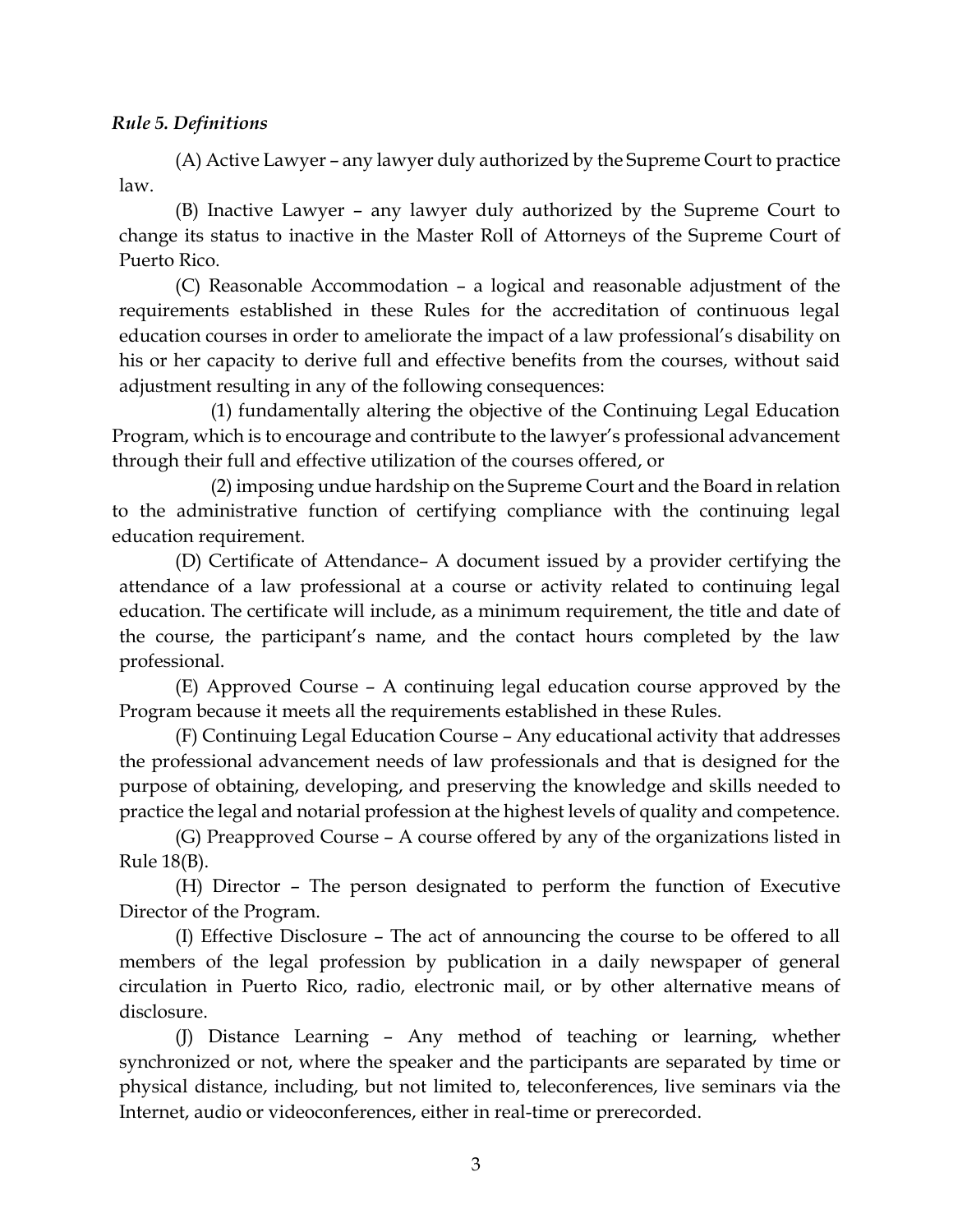(K) Private Professional Institution – A private law firm, partnership, professional corporation, organization, or entity whose members are mainly engaged in the practice of law.

(L) Public Professional Institution – Any organization or entity under an agency, department, corporation, instrumentality, entity, or body of the three branches of state, federal, or municipal government.

(M) Credit Hours – Hours dedicated to attend a continuing legal education course or seminar offered by a provider.

(N) Board – The Continuing Legal Education Board created by these Rules to manage the compliance of the continuing legal education requirement, including the development and recommendation of specific programs subject to the approval of the Supreme Court.

(O) Attendance Verification Procedures – The technological methods used by a provider to verify the law professional's attendance at a course, in accordance with the parameters established by the Board, including procedures that allow for recording the law professional's participation during the course, the time taken to complete it, and completion date of the course.

(P) Compliance Period – The three (3)-year period within which law professionals must complete 24 credit hours of continuing legal education, as prescribed by Rule 29 of these Rules, and in keeping with the staggered compliance mechanism provided in said Rule.

(Q) Law Professional – Any lawyer duly authorized by the Supreme Court to practice law in Puerto Rico, except those admitted by courtesy.

(R) Program – The Continuing Legal Education Program established by the Supreme Court, by virtue of its inherent power to regulate the practice of law, as a mandatory program to contribute to the advancement of the legal profession.

(S) Provider – A natural person or legal entity who offers continuing legal education courses pursuant to these Rules.

## <span id="page-6-0"></span>**CHAPTER II. THE CONTINUING LEGAL EDUCATION BOARD**

## <span id="page-6-1"></span>*Rule 6. Members: Appointment, Powers, and Limitations*

(A) The Supreme Court will appoint a Board to oversee compliance with the requirements contained in these Rules. The Board will be comprised of 11 members who shall serve without compensation.

(B) The Chair of the Board will be appointed for a five-year term. The remaining members of the Board will be appointed to staggered terms of 2, 3, 4, and 5 years.

(C) The members of the Board will remain in their office until their successors are appointed. If a vacancy occurs, whoever succeeds will serve in the office until the completion of the remaining term.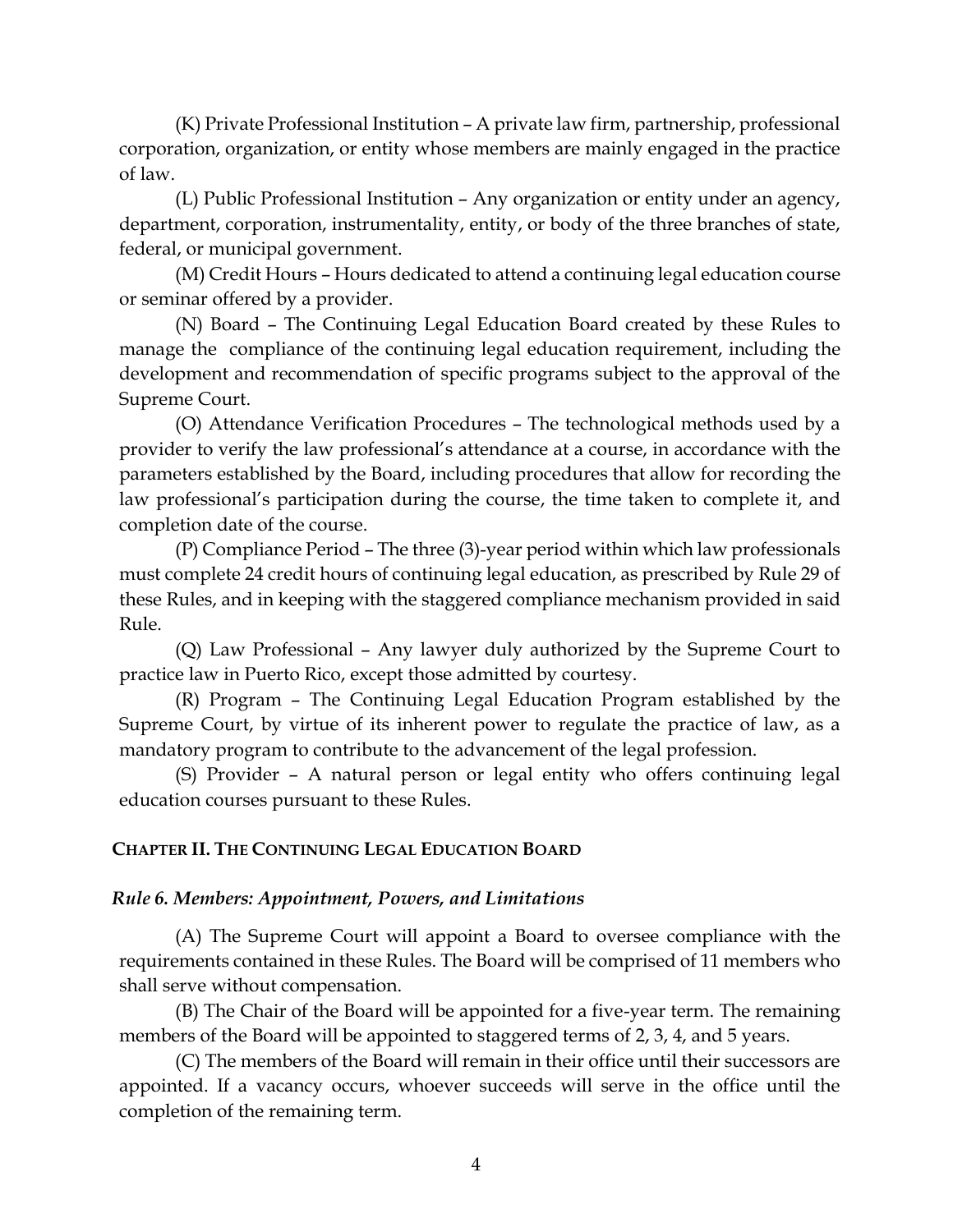(D) The functions of the Board will be the following:

(1) certify compliance with the continuing legal education requirement;

(2) consider noncompliance cases and submit the appropriate reports to the Supreme Court with its determinations and recommendations for pertinent actions, after giving the affected persons an opportunity to be heard;

(3) exempt a law professional from the continuing legal education requirements upon a showing of good cause;

(4) evaluate and recommend the approval of providers;

(5) prepare periodic reports to the Supreme Court with recommendations to improve the performance of the Continuing Legal Education Program and the scholarship fund;

(6) assess the scholarship fund created by these Rules to facilitate access to continuing legal education to law professionals who show financial need, and submit recommendations to the Supreme Court to ensure the optimal use of allocated funds; and

(7) adopt the necessary rules for the efficient administration of these Rules.

(E) The Chair of the Board will have the power to designate one of the members as Acting Chair to substitute the Chair at any moment during a period of absence.

(F) The Board will have the power to form work committees and subcommittees composed of a minimum of 3 members for the purpose of addressing any matter that it deems as appropriate.

(G) During his or her term, no member of the Board may be a provider or have a financial interest or share in the business of continuing legal education providers. Neither may a Board member participate as a speaker in the activities developed by providers under the Continuing Legal Education Program. This prohibition will not apply to a judge who is a member of the Board and who participates as a speaker in activities of continuing legal education sponsored by the Puerto Rico Judicial Academy.

# <span id="page-7-0"></span>*Rule 7. Meetings*

(A) The Chair will call Board meetings. He or she may delegate this power to the Director.

(B) Meetings will be held in person or by telephone, videoconference, and any other reliable electronic means, as agreed by Board members, on the date and at the time and place stated in the summons. Board members can attend the meetings by telephone, videoconference, or any other reliable electronic means, provided it does not affect or interrupt the proceedings.

(C) The presence of four (4) Board members shall constitute a quorum. All decisions will be approved by a majority of those present.

(D) Absent members may be consulted on matters that require immediate attention, whether by telephone, fax, or e-mail.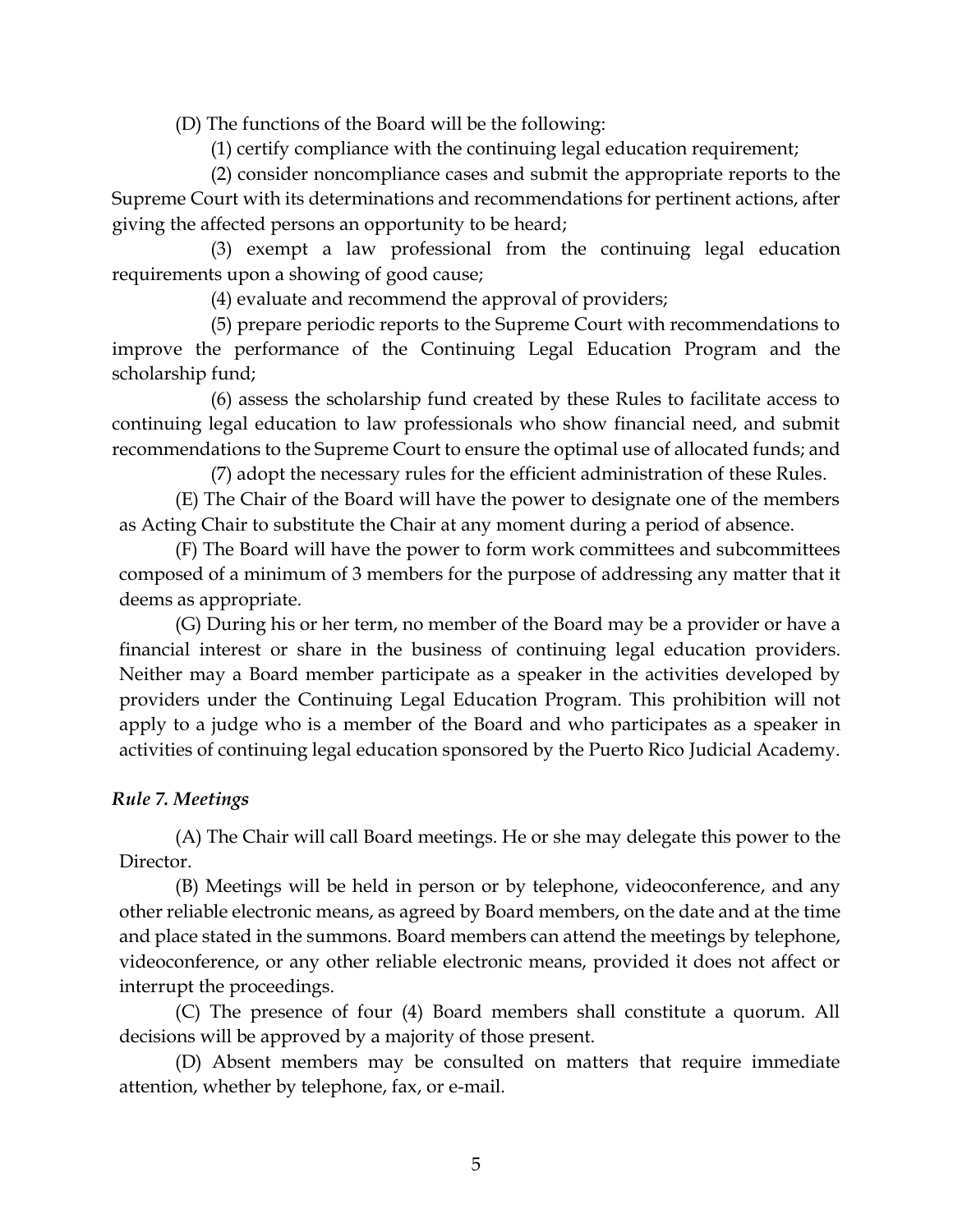(E) Meetings will be recorded when the Board so decides. Its deliberations will be confidential.

(F) Minutes will be taken of each meeting. The minutes must include a summary of issues discussed and all the agreements reached by the Board.

(G) Board members must attend all meetings or notify their absence when unable to attend.

(H) Board members will go over the minutes and will raise any objection thereto in writing or by phone, fax or e-mail before the meeting, or in person during the meeting. If no objections are raised, the minutes will be deemed approved for all purposes, there being no need to bring up the issue again for consideration by the Board.

## <span id="page-8-0"></span>*Rule 8. Director*

The Supreme Court will appoint a Director, who will be in charge of the Program's direction and administration.

## <span id="page-8-1"></span>*Rule 9. Functions of the Director*

The Director is the administrative officer of the Program with the necessary functions to implement these Rules, among which are:

(A) certify providers;

(B) approve continuing legal education courses;

(C) keep under his or her custody and control all documents, registries, records, and equipment;

(D) issue certifications in keeping with these Rules;

(E) direct, coordinate, and supervise the Board's administrative personnel;

(F) prepare the minutes of Board meetings;

(G) examine situations of noncompliance with the terms and requirements set forth in these Rules and recommend the pertinent action;

(H) submit recommendations on any other matter related to the performance of his or her functions and the efficient administration of these Rules;

(I) manage the scholarship fund created by these Rules and submit a report on the operation of the scholarship fund for the previous fiscal year to the attention of the Board no later than August 1 of each year; and

(J) perform any other task necessary for the proper implementation of these Rules.

## <span id="page-8-2"></span>**CHAPTER III. CONTINUING LEGAL EDUCATION ACCREDITATION**

## <span id="page-8-3"></span>*Rule 10. Course Accreditation; Requirements*

To be accredited, every continuing legal education course must meet the following requirements: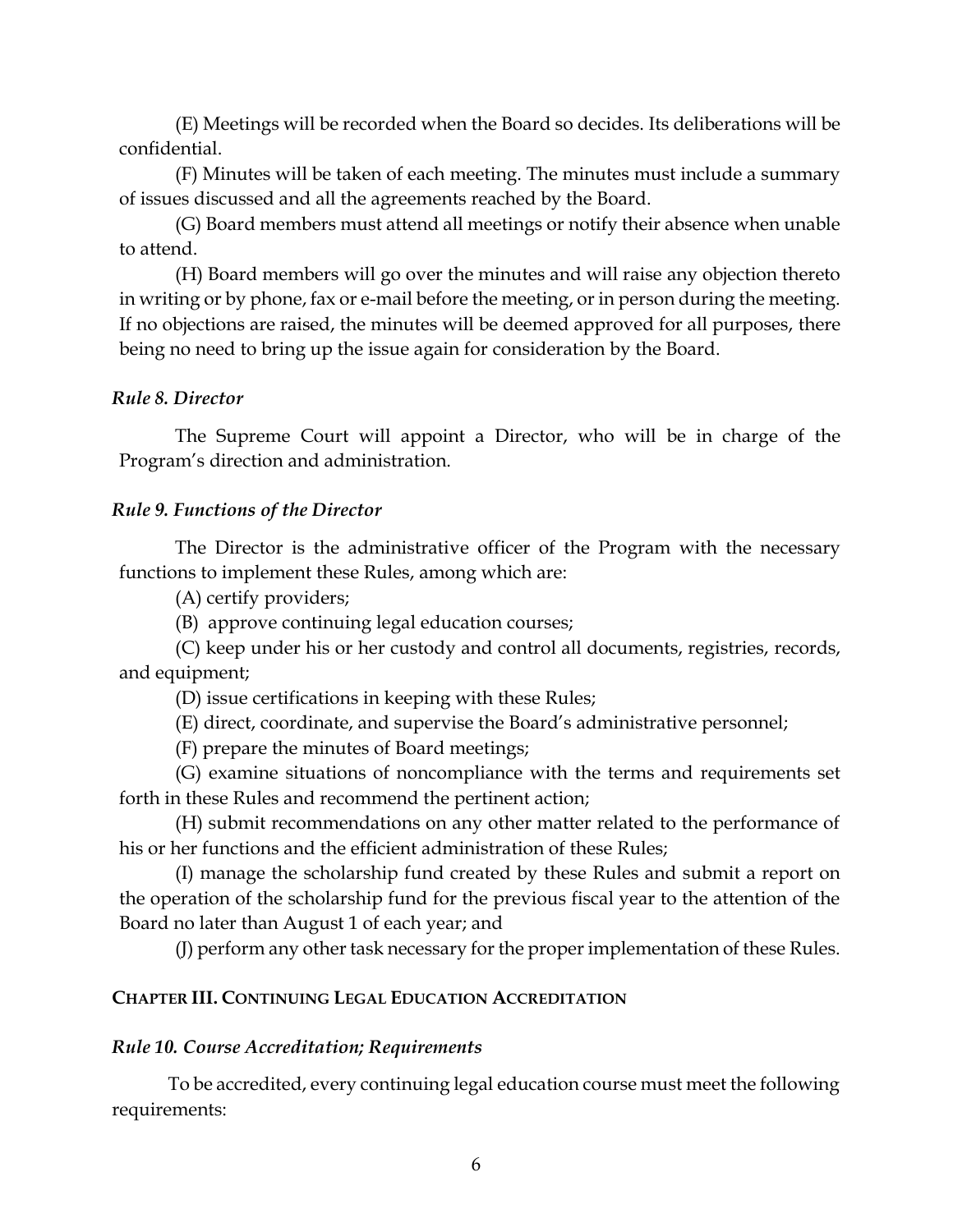(A) have a significant intellectual and practical content directly related to the practice of law or the notarial profession, or to the ethical duties and obligations of law professionals;

(B) contribute directly to the development of professional competence or skills as applied to the practice of law or the notarial profession;

(C) include high quality educational materials to be distributed to each participant on or before the date the course is to be offered, either printed or electronically;

(D) its contents must show that speakers have devoted adequate time to its preparation and that it will indeed be useful for the advancement of law professionals;

(E) be presented in a suitable setting conducive to a worthwhile educational experience, providing the necessary electronic or technical equipment and adequate space for all registered participants;

(F) give participants an opportunity to pose questions to the speakers or to qualified persons, whether in person, in writing, or through electronic or technological means.

## <span id="page-9-0"></span>*Rule 11. Course Approval; Requirements*

(A)(1) The provider will comply with the following requirements for a course to be considered for approval:

(a) submit an application for course approval by filling out the application form provided by the Board no less than 45 days prior to the date on which the course will be offered; unless the Director shortens this term for good cause. Applications submitted after this deadline may be returned.

(b) The following information and attachments must be included with the application:

(i) title, general description of the course, educational objectives, and the educational methodology;

(ii) location, date, and time;

(iii) duration of the course and contact hours;

(iv) time allotted for ethical or notarial aspects, where applicable;

(v) outline of course contents containing a description of the topics and a list of the applicable legal sources;

(vi) names and professional credentials of the speakers and, for the purposes of the Program, a statement of compliance with the continuing legal education requirements;

(vii) copies of the materials to be distributed or shown to participating law professionals. If authorized by the Director, the materials may be submitted 10 days prior to the date on which the course will be offered, provided that a detailed description of the content of the materials is included with the application;

(viii) course costs;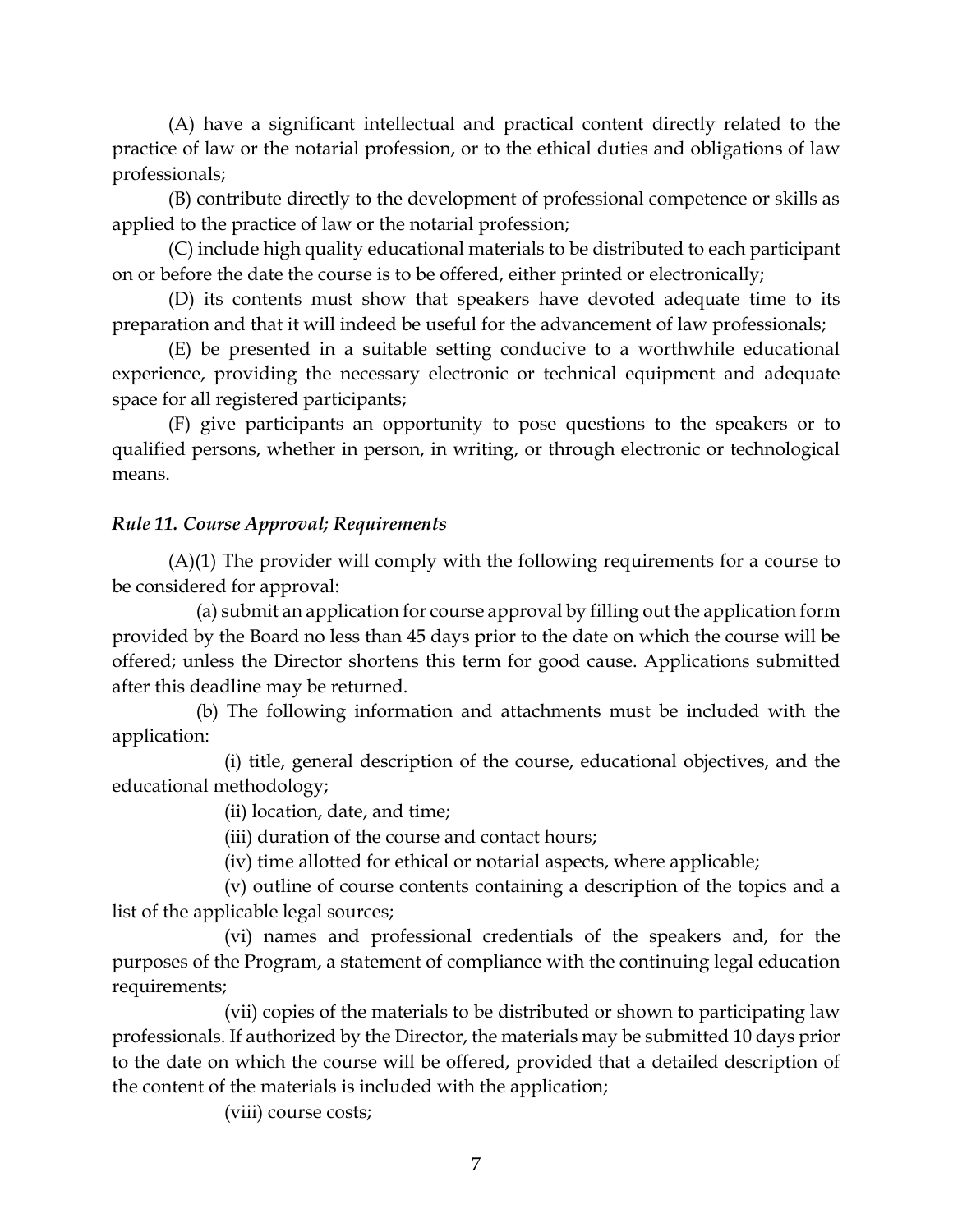(ix) provider's name, address, telephone number, fax number, and e-mail.

(c) The application and attachments must show that the course meets the requirements as provided in Rule 10.

(A)(2) The Director's decision will be notified to the provider within 15 days of filing the application or notification of repetition of an approved course. All incomplete applications for course approval or notifications of repetition for lack of required information or supplementary documents will be returned and will not be considered as filed for the purposes of these Rules. If the Director does not notify his or her decision within 15 days as provided in these Rules, the course will be approved.

(A)(3) Within 30 days following the date on which the course was offered, the provider must submit the following to the Program:

(a) a list of the names, Supreme Court number, and credit hours completed by the law professionals who attended the course;

(b) a certification stating that the course was available to the public and that it was offered as informed in the application; or, if there were changes, a description of such changes and an explanation on how these should not affect course approval;

(c) in the form provided by the Board, a brief report of the course evaluation by the law professionals who attended; and

(d) a \$3.00 fee per each credit hour taken by each law professional.

(A)(4) The provider will ensure that the participating law professionals complete the evaluation form provided by the Program. Board members and Program administrative officials may attend the educational activity to evaluate compliance with the requirements established in these Rules.

(A)(5) A course will be approved for a period of 1 year. The provider may repeat the course during this period provided it notifies the date when it will be offered again with at least 15 days prior thereto, unless the Board shortens this term for good cause. The notification of repetition of an approved course will include the course title, the course code assigned by the Program, the date(s) when it will be offered, a certification that the course will be offered as originally approved and that it has been updated.

(B) Law professionals must comply with the following requirements to have courses accredited as a continuing legal education activity:

(1) The application for accreditation of a course must be submitted within six (6) months after the course was offered, unless the Director extends this term for good cause, but never more than 1 year after the participant completed the course.

(2) The application must be submitted in the form provided by the Board and include the following information:

(a) a general description of the course and any materials made available by the provider explaining its contents, the name of the speaker, the location, date, and time, the number of contact hours, the registration fee, and the time allotted to course work on notarial practice or ethics, if applicable;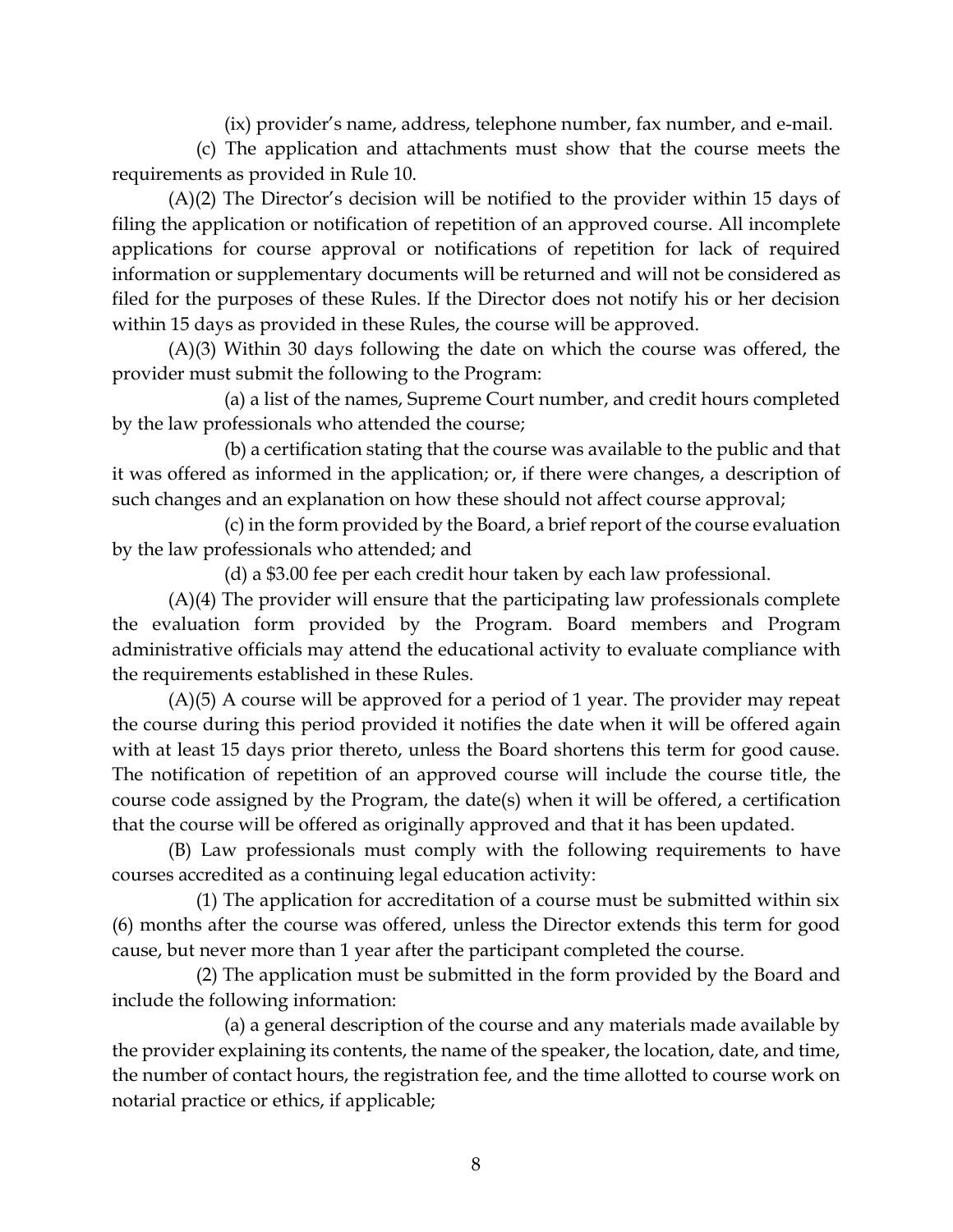(b) any information on the provider that may help the Board to evaluate the provider's background and history to determine whether to accept the application; and

(c) a certificate of participation.

(3) The application and its attachments must show that the course meets the requirements established in Rule 10 of these Rules.

(4) The application must be accompanied by a fee equivalent to 5% of the attendance fee or \$15.00 per credit hour, whichever is less.

# <span id="page-11-0"></span>*Rule 12. In-House Courses Offered by Private For-Profit or Nonprofit Professional Institutions; Requirements*

(A) Private for-profit or nonprofit professional institutions interested in offering a course to its members must meet the following requirements to receive accreditation as a continuing legal education activity:

(1) submit an application as prescribed in Rule  $11(A)(1)$  to  $(A)(5)$ ;

(2) include with the application the information and documents needed to show that the course meets the Rule 10 requirements;

(3) show that the course will be offered at a reasonable cost, based on the fee regularly charged for a similar course in the Puerto Rico market;

(4) separate at least 25% of available spaces for outside law professionals who may be interested in taking the course as a continuing legal education activity;

(5) comply with the effective disclosure requirement provided in Rule 17;

(6) admit applications from outside participants, who are not associated with the private professional institution, pursuant to the number of seats in a course set apart under these Rules. If, at the time of admission, there are more applications from outside applicants than available spaces, the participants will be chosen in the order the application was received; if, after being chosen, any of the outside participants cancels his or her participation or fails to send the payment on time, a substitute participant will be immediately chosen from the remaining outside applicants in the same order the applications were received;

(7) within 30 days after the course was offered:

(a) certify that the effective disclosure requirement provided in subdivision  $(A)(5)$  of this Rule was met;

(b) identify the law professionals who associated with the private professional institution and those who are not in order to verify compliance with the required number of reserved seats for law professionals who are not associated or affiliated with the private professional institution;

(c) comply with the Rule  $11(A)(3)$  requirement.

(B) All courses approved under the provisions of subdivision (A) of this Rule will receive credit for up to 1/3 of the total hours required for each compliance period.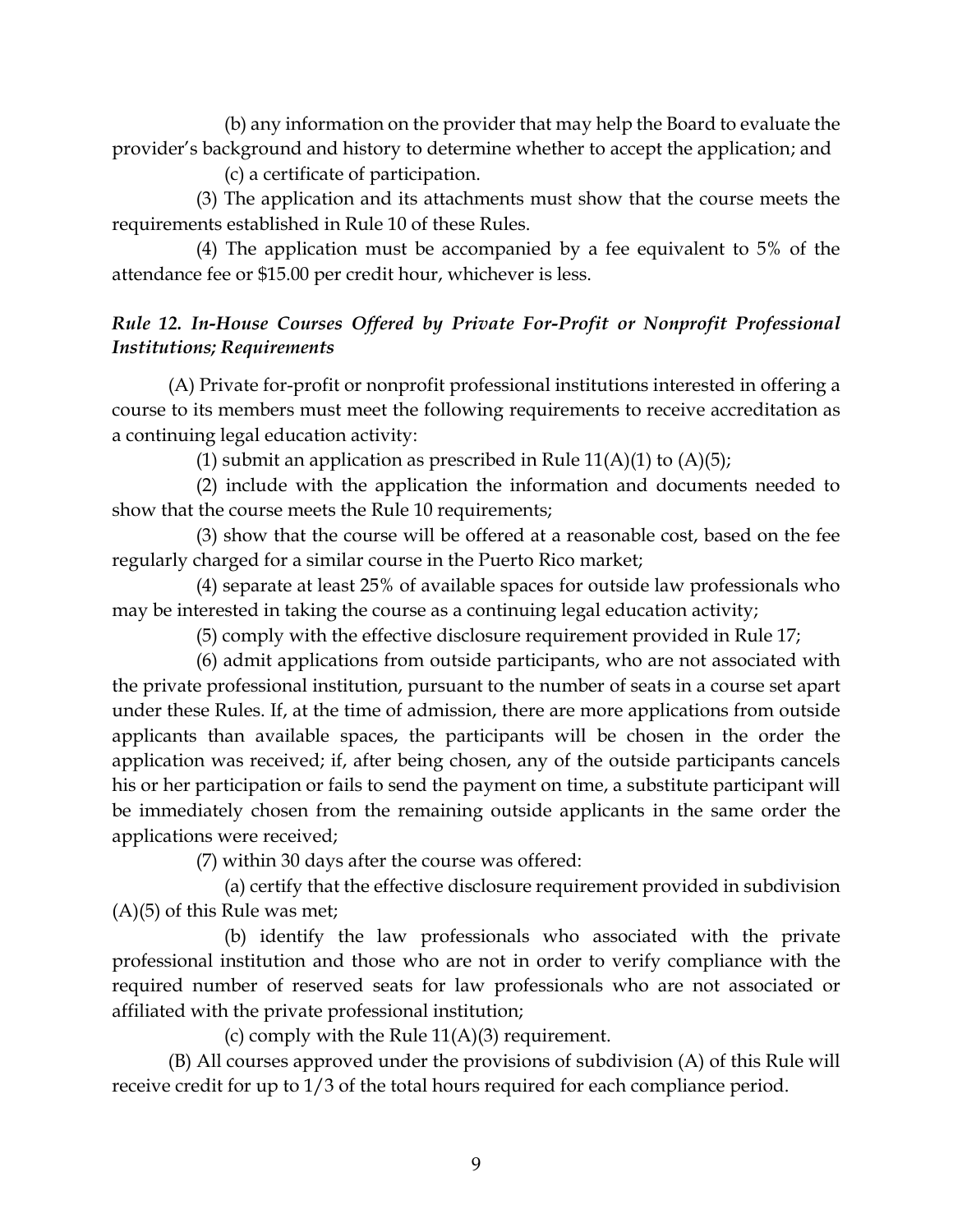## <span id="page-12-0"></span>*Rule 13. In-House Courses Offered by Public Professional Institutions; Requirements*

(A) Public professional institutions interested in offering a continuing legal education course must meet the following requirements so employees of the institution who are law professionals may receive accreditation:

(1) submit an application in the form provided by the Board within 45 days before the date when the course is to be offered, unless the Board shortens this term for good cause;

(2) include the information and documents needed to show that the course meets Rule 10 requirements;

(3) comply with Rule  $11(A)(3)$  requirements. When the course is offered by the public professional institution to its employees free of charge, the \$3.00 fee per each credit hour taken by each law professional will not apply.

# <span id="page-12-1"></span>*Rule 14. Computation of Credit Hours*

The required 24 credit hours of continuing legal education will be calculated as follows:

(A) one credit hour will consist of 60 minutes of actual participation in continuing legal education activities;

(B) the credit hours earned in excess of the total credit hours required may be carried over to the next compliance period, as long as they do not exceed 24 credit hours; and

(C) credit hours will not be awarded for a repeated continuing legal education course, unless 1 year (365 days) has passed between each course offering.

# <span id="page-12-2"></span>*Rule 15. Distance Learning Courses*

(A) Distance education courses that employ teaching or learning methods, synchronized or not, may receive accreditation, provided that the attendance verification procedures are in place and that the courses comply with the provisions of Rule 10 of these Rules.

(B) The application for approval of a distance learning course shall comply with the Rule 11 requirements.

(C) "Synchronized methods" refer to the simultaneous interaction between the speaker and the participant. "Unsynchronized methods" refer to the noncontemporaneous communication between the speaker and the participant.

(D) Credit hours will not be awarded for self-study courses.

# <span id="page-12-3"></span>*Rule 16. Accreditation of Activities Related to Continuing Legal Education*

Law professionals may apply to the Program for accreditation of continuing legal education credit hours for educational activities that are not exclusively designed as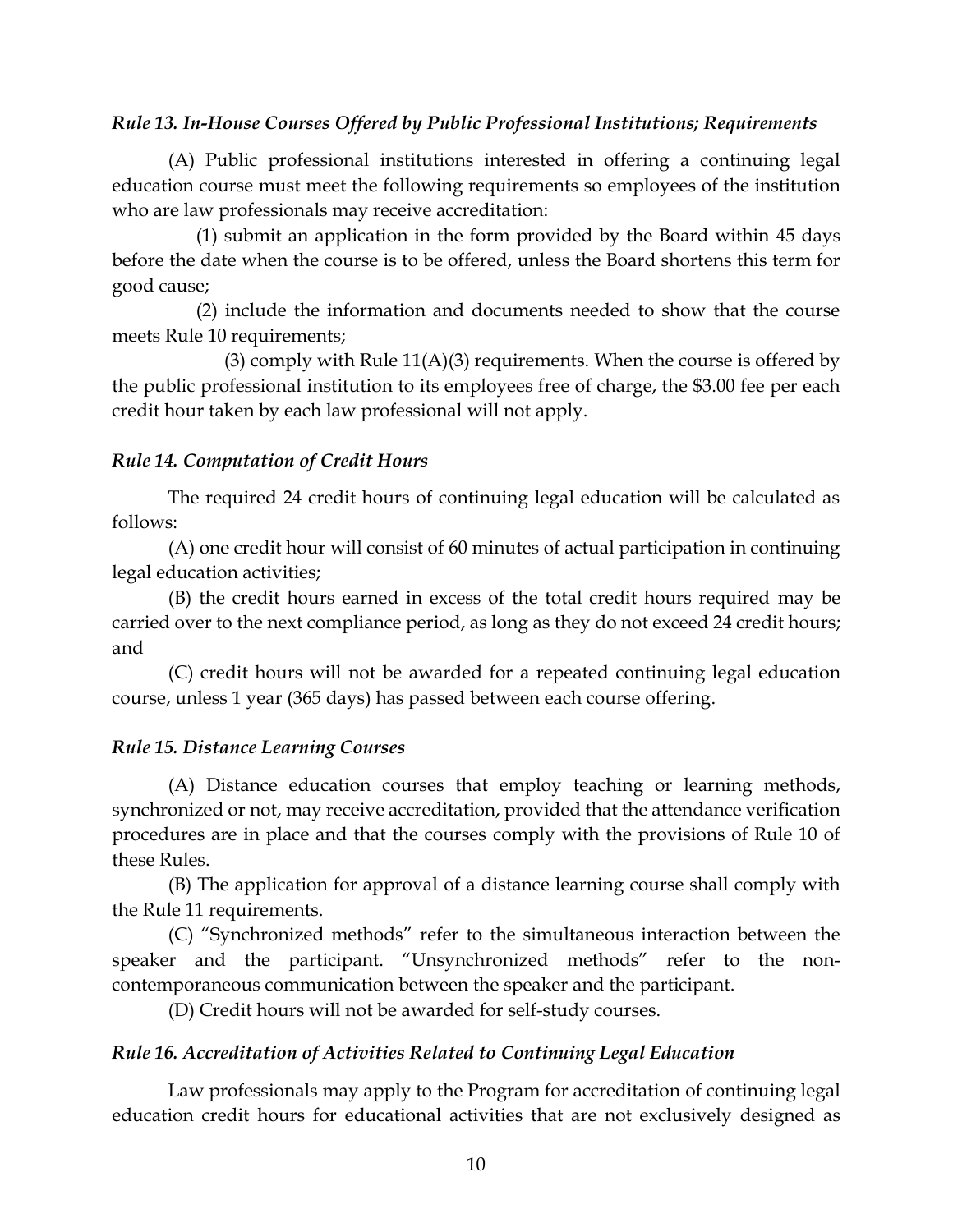continuing legal education courses, provided that the activity complies with the following:

(A) provide high intellectual and practical content related with the practice of law, the notarial practice, or law professionals' ethical obligations, and

(B) contribute directly to the development of professional competency and skills for the practice of law or the notarial practice.

The Board will determine, at its discretion, whether to approve an application submitted by a law professional in accordance with these Rules. The law professional shall attach the certificate of participation issued by the sponsoring institution, detailing the total amount of contact hours, the syllabus or materials distributed in the activity, and a \$15 fee for each activity requested. The Board may approve the application with any necessary adjustments between the contact hours and credit hours awarded, up to a maximum of 12 credits of continuing legal education per compliance period.

## <span id="page-13-0"></span>*Rule 17. Effective Disclosure Requirement*

(A) Providers seeking approval of course accreditation may publish their course offering through any effective disclosure method addressed to law professionals who may be interested in taking these courses. Once the course is approved, the provider must announce it in keeping with the definition set forth in Rule 5(I).

(B) The Board will announce the courses approved for credit on the Judicial Branch website based on the information contained in its administrative records, which must be constantly updated.

## <span id="page-13-1"></span>**CHAPTER IV. PROVIDERS**

## <span id="page-13-2"></span>*Rule 18. Providers; Requirements*

(A) Any natural person or legal entity who shows the capacity to offer continuing legal education courses must meet the following requirements to be considered as a provider:

(1) show that the mission of its continuing legal education program is the advancement of law professionals through continuing legal education;

(2) show that it is financially sound to support a continuing legal education program of the highest quality; and

(3) agree to comply with the Program's mission and purpose.

(B) The following organizations are presumed to comply with the provisions of Chapter IV of these Rules, and its courses will be considered preapproved:

(1) Puerto Rico Judicial Academy

(2) American Bar Association and its sections

(3) American Bankruptcy Institute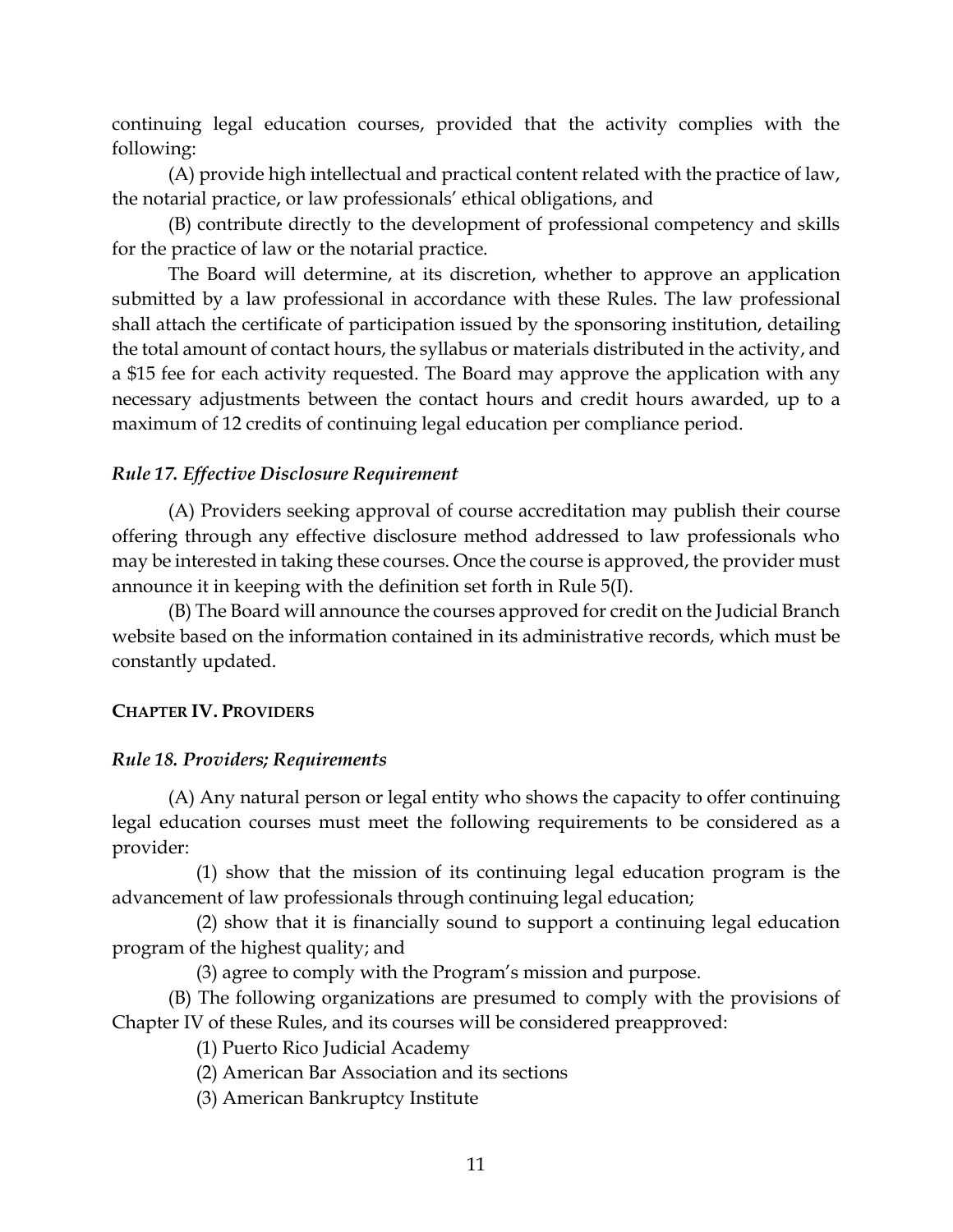(4) American Immigration Lawyers Association

(5) American Law Institute

(6) Association of Defense Trial Attorneys

(7) Puerto Rico Lawyers Association and its affiliated institutions

(8) Bar Association of Puerto Rico and its affiliated institutions

(9) Puerto Rico College of Notaries

(10) Pontifical Catholic University of Puerto Rico School of Law and its affiliated institutes

(11) University of Puerto Rico School of Law and its affiliated institutes

(12) Interamerican University of Puerto Rico School of Law and its affiliated institutes

(13) Federal Bar Association

(14) Institute for the Training and Development of Judicial Thought at the Department of Justice

(15) National Bar Association

(16) National Employment Law Institute

(17) National Institute for Trial Advocacy

(18) National Judicial College

(19) Judge Advocate General's School of the U.S. Army

(20) Any other organization that the Board may include by Resolution.

Once the preapproved course has been offered, the provider must meet the Rule  $11(A)(3)(a)$  and  $11(A)(3)(d)$  requirements, certify that the speaker(s) is (are) in compliance with these Rules at the moment the course is offered, and complete and submit the form provided by the Program. Whenever a law professional requests accreditation, he or she must meet the Rule 11(B)(1), 11(B)(2)(c), and 11(B)(4) requirements. The Director, in the exercise of his or her authority, may deny accreditation of a preapproved course if he or she determines, in writing and stating the reasons therefor, that the course does not meet the Rule 10 requirements.

(C) The Director, in the exercise of his or her authority, may request the information he or she deems pertinent to verify that the courses offered comply with the requirements established herein.

## <span id="page-14-0"></span>*Rule 19. Providers; Procedure*

A natural person or legal entity who wishes to be licensed as a provider must submit an application to the Board with the following information:

(A) the provider's name, address, telephone number, fax, e-mail address, and website address, if any;

(B) the name and title of the contact person;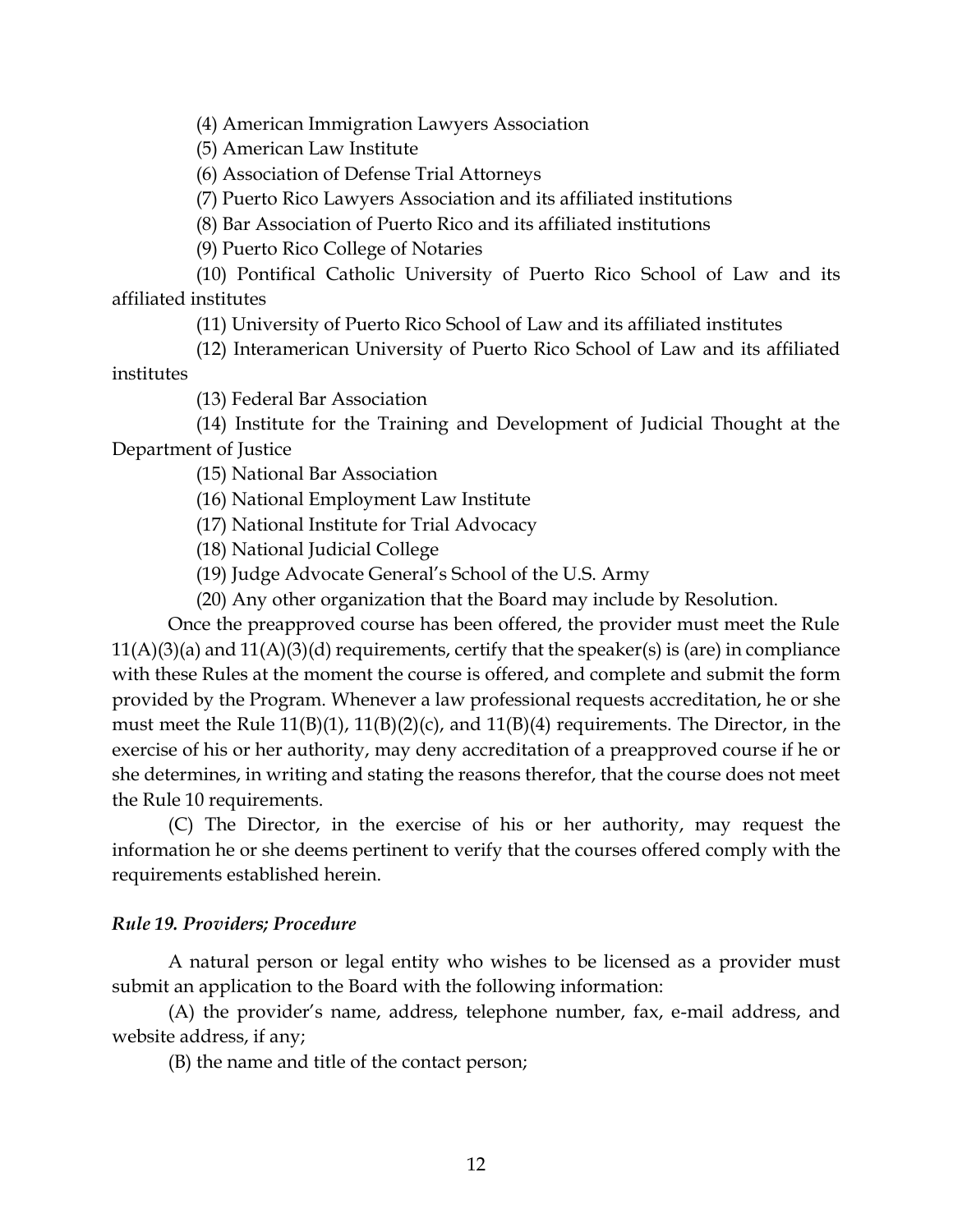(C) a description of the experience in the field of law, of its physical facilities, and the professional preparation of the persons that are in charge of the organization, teaching, and supervision of the program;

(D) certificate of Good Standing issued by the Puerto Rico Department of State, if the provider is a corporation;

(E) a statement of compliance with the continuing legal education program mission and with all the other requirements established by the Supreme Court in these Rules and related provisions.

## <span id="page-15-0"></span>*Rule 20. Provider's Duties Regarding Academic Achievement*

(A) Providers must make continuous, systematic evaluations regarding the achievement of educational goals, program design, teaching methods, contents of materials, and quality of speaker(s), among others.

(B) At the Program's request, providers will render a report on how the mechanisms used furthered academic achievement in its courses, program objectives, continued attendance, and the real and effective participation of the attendees.

(C) The Program may verify the effectiveness of these mechanisms through the procedures it will establish for that purpose. Providers must keep for a period of 5 years all documents and records related to their compliance with this rule for future examination by the Program.

## <span id="page-15-1"></span>*Rule 21. Course Speakers*

(A) Providers will establish the necessary mechanisms to guarantee that speakers who participate as continuing legal education resources have the necessary qualifications, professional competence, and teaching skills to provide a worthwhile learning experience.

(B) Providers will certify that the law professionals who participate as continuing legal education speakers are not in noncompliance with the requirements of continuing legal education.

## <span id="page-15-2"></span>*Rule 22. Activities Unrelated to Continuing Legal Education*

If the provider combines a course with other non-creditable activities, it must state in the documents submitted the exact amount of time devoted to continuing legal education and the time allotted for other activities.

#### <span id="page-15-3"></span>*Rule 23. Duty to Provide Reasonable Accommodation*

Providers must make reasonable accommodation for any law professional who may seek such accommodation by reason of disability in order to comply with the mandatory continuing legal education requirement.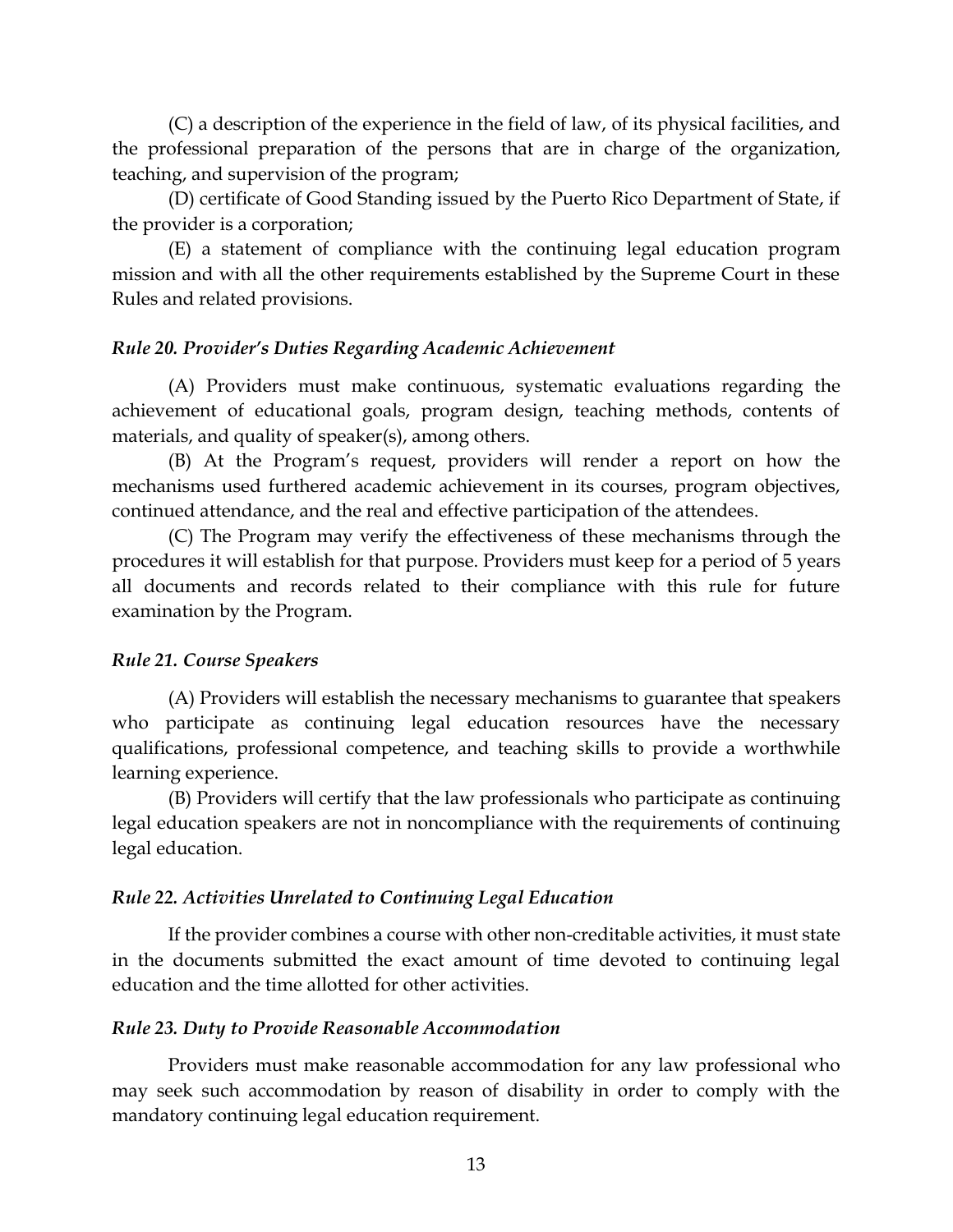## <span id="page-16-0"></span>*Rule 24. Course Records*

(A) Providers must keep for a period of 5 years the records of the courses offered for accreditation purposes and will make them available to the Program for its inspection upon request.

(B) The records must include the following information, which is essential for granting accreditation to the continuing legal education courses:

(1) identification of the courses;

(2) participating speaker(s);

(3) roll of attendance bearing the signatures of course attendees;

(4) course evaluation by attending law professionals;

(5) issued certificates of attendance and other related certifications;

(6) use of technological or other mechanisms for individual or distance learning;

(7) evaluation reports on academic achievement in the courses; and

(8) any other relevant information.

# <span id="page-16-1"></span>**CHAPTER V. PROCEDURES BEFORE THE BOARD**

# <span id="page-16-2"></span>*Rule 25. Applications*

(A) Any person interested in a Board determination may submit a written application for any of the following actions:

(1) license to act as a provider under Rule 18 and Rule 19;

(2) course approval under Rule  $11(A)$ ;

(3) course accreditation under Rule 11(B);

(4) exemption under Rule 4;

(5) appeal under Rule 27;

(6) accreditation of activities related to continuing legal education under Rule 16.

(7) any other request that may result from the application of these Rules.

(B) Requirements:

(1) The application must be submitted in the form provided by the Board, giving a clear and detailed description of the purpose and including the appropriate supporting documents. In the absence thereof, the application will be submitted in any written form.

(2) The application for accreditation of courses will include the information required under Rule 11, except for the providers with preapproved courses under Rule 18(B).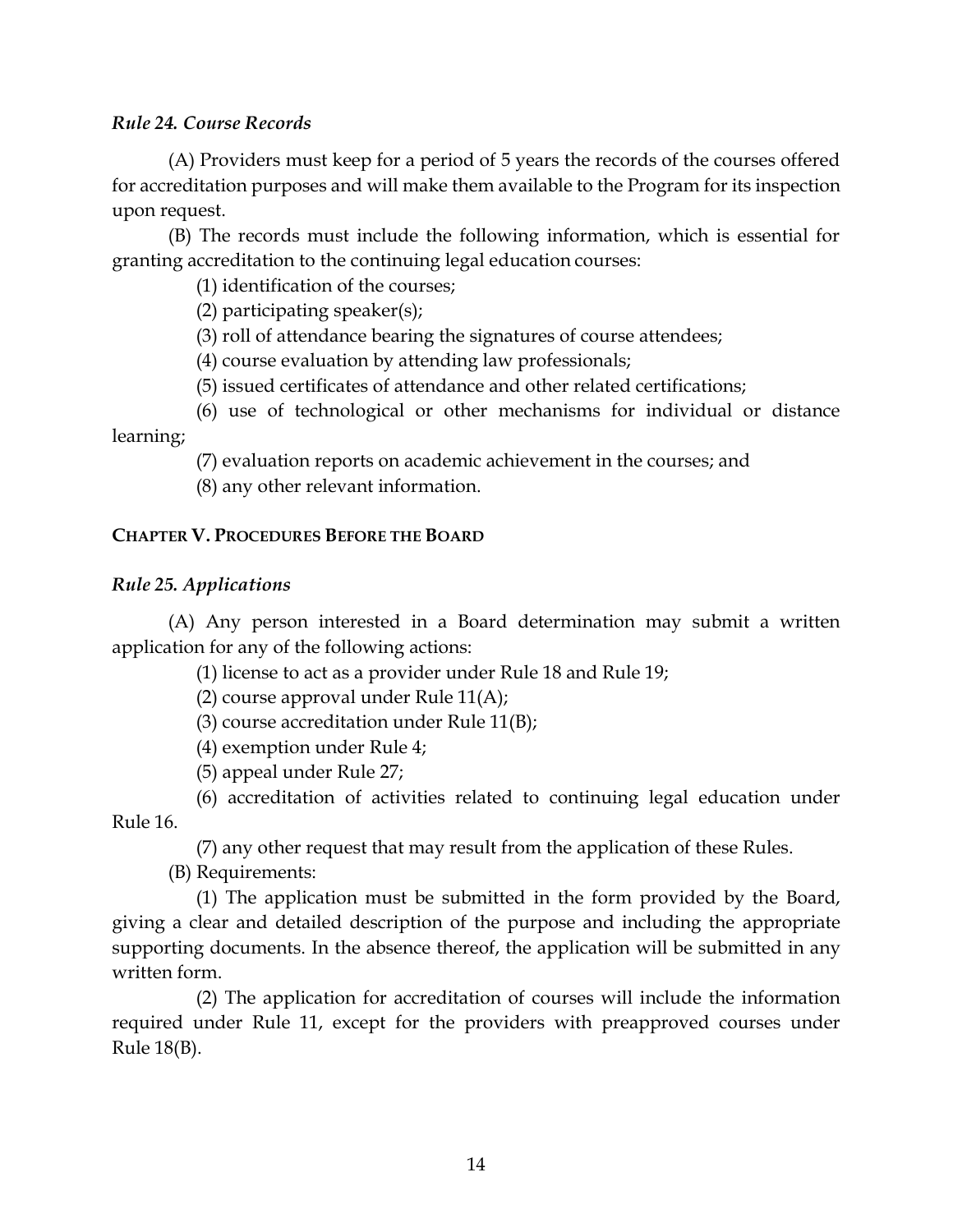#### <span id="page-17-0"></span>*Rule 26. Evaluation; Determination*

(A) The Director will evaluate all duly submitted applications.

(B) The Director may deny incomplete applications or applications that do not meet the requirements set forth in these Rules.

(C) When evaluating the application, the Director may require additional information from the applicant.

(D) The Director may grant the application in whole or in part or may deny it. In either case, the Director must notify his or her decision to the applicant.

(E) If the Director does not grant or denies the application within a period of 45 days, the application will be approved.

#### <span id="page-17-1"></span>*Rule 27. Review of Director's Determinations*

#### (A) *Reconsideration of other applications submitted to the Director*

Any person who disagrees with the Director's determination may seek reconsideration within 15 days after the determination was notified, stating the grounds for such disagreement. He or she may request an informal hearing, which may be held at the Director's discretion. The Director must adjudicate the petition for reconsideration within 10 days after the filing date of the petition, except when there is a request for an informal hearing, in which case the term will be interrupted until the Director makes a determination and notifies it.

#### (B) *Appeal before the Board*

Any person who disagrees with the Director's determination on reconsideration may file an appeal before the Board within10 days after the decision was notified.

(C) The above terms must be strictly complied with.

#### <span id="page-17-2"></span>*Rule 28. Review Before the Supreme Court*

Board decisions will be final. These decisions may be reviewed by the Supreme Court upon the filing of a petition for certiorari within 10 days after the Board decision was notified. Said term must be strictly complied with.

#### <span id="page-17-3"></span>**CHAPTER VI: COMPLIANCE BY LAW PROFESSIONALS**

#### <span id="page-17-4"></span>*Rule 29. Compliance*

(A) All active law professionals must comply with a minimum of 24 credit hours of continuing legal education within each period of 3 years. At least 4 of the 24 credithour requirement must be Professional Ethics credits. At least 6 of the 24 credit-hour requirement must be Notarial Law credits if the law professional has active-notary status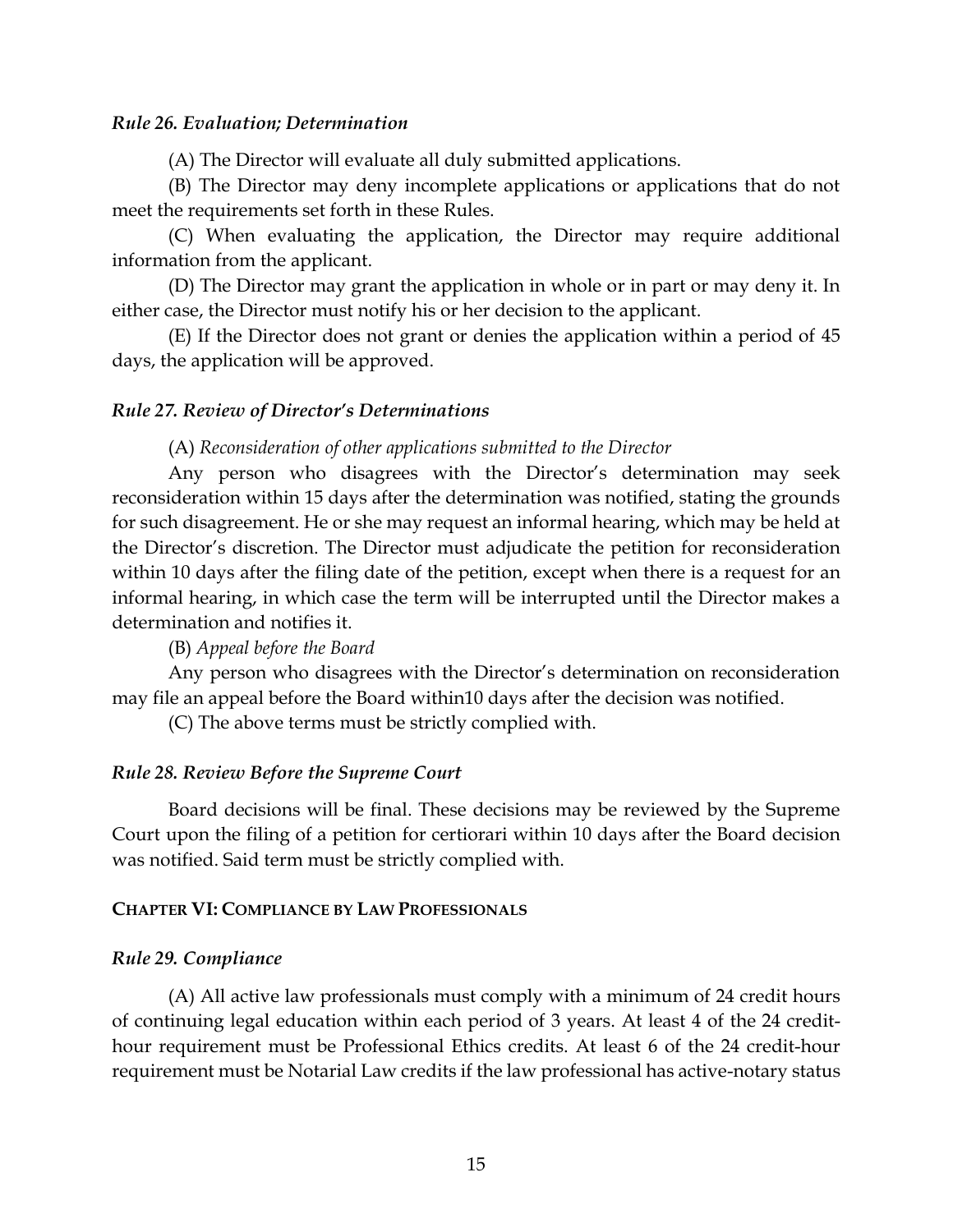when the compliance period ends.<sup>2</sup> The credit hours earned in excess of the total credit hours required may be carried over to the next compliance period, as long as they do not exceed 24 credit hours. At the end of each compliance period, the law professional must verify that compliance with the credit-hour requirements has been accredited by the Program. If there are any discrepancies, the law professional must submit proof of compliance.

Pursuant to Rule 13(a) of the Rules of the Supreme Court of Puerto Rico, 4 LPRA App. XXI-B, the law professional who has not engaged in the practice of the notarial profession for more than 5 years must complete 12 Notarial Law credit hours as a condition for admission or readmission to said practice. Likewise, the Supreme Court may require the law professional to cure credit-related debts from prior compliance periods and to take the amount of credits it may deem appropriate.

(B) Each law professional's compliance period begins on the first day of his or her birth month and will extend for a period of 36 months until the last day of the month prior to his or her birth month, starting from the effective date of these Rules or the law professional's practice admission date, whichever is applicable.

(C) All notifications required by these Rules will be sent to the law professional's address listed in the Master Roll of Attorneys (RUA, for its Spanish acronym).

## <span id="page-18-0"></span>*Rule 30. Noncompliance*

(A) Once a minimum of 60 days has elapsed from the end of each compliance period, the Program will send a Notice of Noncompliance to all law professionals who failed to comply with the required credits.

(B) Upon issuance of a Notice of Noncompliance, the law professional may:

(1) set forth in writing the reasons for noncompliance and present whatever evidence in support thereof, within a period of 30 days, or;

(2) request in writing, within 15 days, an informal hearing, which may be held at the Director's discretion. In the request, the law professional will set forth the reasons why he or she cannot present his or her reasons in writing and why an informal meeting is warranted in his or her situation.

(C) If the law professional fails to set forth the reasons for noncompliance or to request an informal meeting in writing within the term provided in subdivision (B), it will be presumed that the Notice of Noncompliance was issued correctly and that the Program gave the law professional the opportunity to present his or her arguments and objections. Thus, the law professional must comply with the credit-hour requirement within 60 days from the date of the Notice of Noncompliance.

<sup>&</sup>lt;sup>2</sup> See, In re Enmiendas Reglamentos TS, 2020 TSPR 10, 203 DPR \_\_ (2020) for the deferred effective date provided by the amendment to this Rule.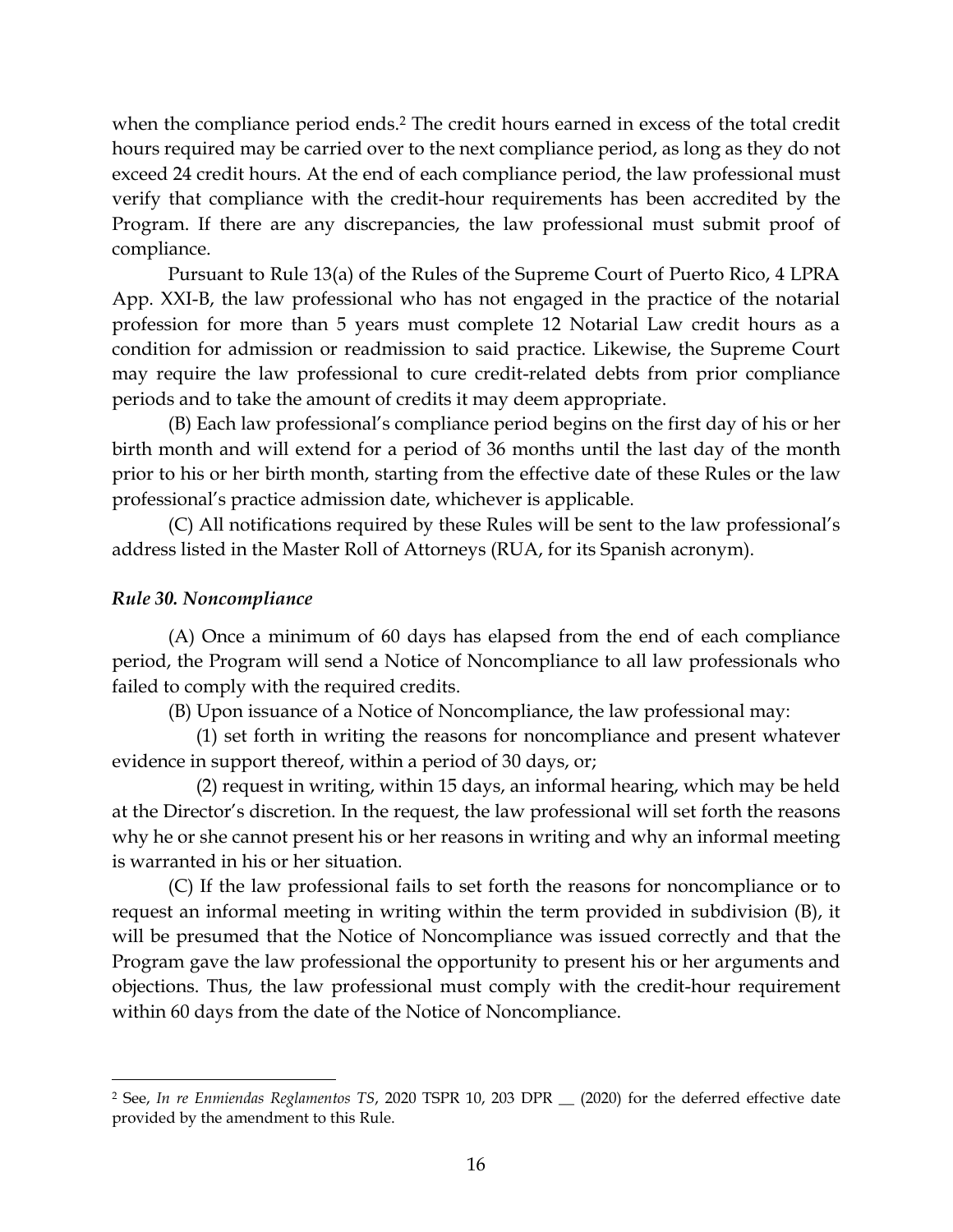(D) If the law professional notifies his or her reasons in writing in relation to the Notice of Noncompliance or requests an informal hearing within the term provided in subdivision (B) of this Rule, the Director will examine the reasons set forth and issue a determination on the matter, in accordance with the applicable rules. The Director's determination will be timely served upon the law professional. The submission of any reasons in writing in relation to the Notice of Noncompliance or the request for an informal hearing will not automatically interrupt the term provided in subdivision (C) of this Rule.

(E) The law professional to whom a Notice of Noncompliance has been sent must pay a \$50 noncompliance fee within 60 days from the notice date. An appearance to exercise any of the alternatives established in this Rule or compliance with the required credit hours following a Notice of Noncompliance will not excuse the law professional from payment of the noncompliance fee, unless he or she proves that the requirement was met during the respective compliance period.

## <span id="page-19-0"></span>*Rule 31. Informal Hearing*

(A) When the Director decides to hold an informal hearing as requested under Rule 30, the Director will summon the law professional. The summons will be issued in writing and include the following information: the purpose of the hearing, the date and place of the hearing, and the period of noncompliance.

(B) The law professional summoned to an informal hearing for noncompliance must set forth the reasons for his or her noncompliance and present whatever evidence he or she may have.

(C) The Director will weigh the reasons for noncompliance and decide in accordance with the applicable rules and regulations.

(D) When an authorized representative holds the informal hearing, this person must prepare and send a report with his or her recommendations to the Director.

(E) In the event of nonappearance, the Board may directly forward the matter to the Supreme Court*.*

(F) Any determination made by the Director will be timely notified to the law professional in question.

# <span id="page-19-1"></span>*Rule 32. Noncompliance; Referral to the Continuing Legal Education Board*

(A) The Director will refer the noncompliant law professional to the Board when:

(1) at least sixty (60) days have lapsed since the Notice of Noncompliance was served and the law professional has not responded in writing, requested an informal hearing, or notified compliance with the required credit hours or paid the noncompliance fee; or when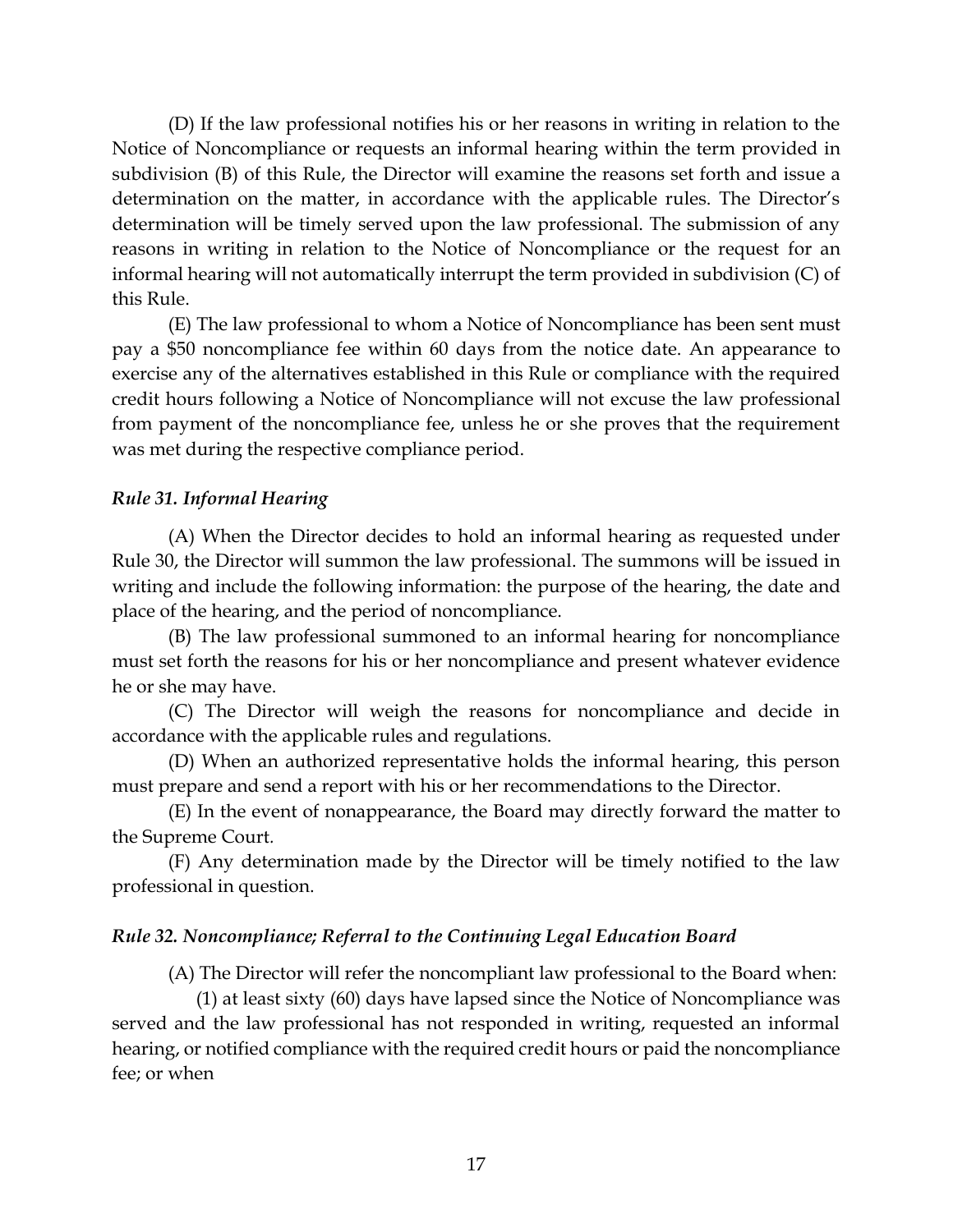(2) having concluded the procedure provided in Rule 30(D) allowing for review by the Director of any written response to the Notice of Noncompliance, the law professional has not certified compliance with the required credit hours or paid the noncompliance fee.

(B) The Board shall examine the matter and issue a determination, which will be timely notified to the law professional in question.

(C) After the procedures established in these Rules have concluded without the law professional having justified his or her noncompliance, the Board will refer the matter to the Supreme Court.

(D) When the Board determines to refer the noncompliant law professional to the Supreme Court, a \$100 penalty maybe assessed against the law professional. This penalty is in addition to the fee established in Rule 30(E) of these Rules. This penalty may not be waived upon a showing of compliance with the required credit hours after the matter has been forwarded to the Supreme Court.

## <span id="page-20-0"></span>*Rule 33. Reinstatement*

(A) A law professional who has been suspended for noncompliance with the requirements established in these Rules is not exempt from curing this noncompliance or from completing the number of credit hours the Supreme Court may determine that apply to the period that was running at the time the law professional was suspended.

(B) A law professional who wishes to be reinstated to the practice of law must submit a petition in writing to the Supreme Court. The petition must state precisely how the law professional has complied with the continuing legal education requirement, in accordance with subdivision (A).

## <span id="page-20-1"></span>**CHAPTER VII: ALTERNATIVE COMPLIANCE MECHANISMS**

## <span id="page-20-2"></span>*Rule 34. Participation as Speaker*

Law professionals who participate as continuing legal education speakers or who teach Law part-time at law schools recognized by the Supreme Court or accredited by the American Bar Association may receive credit for performing those functions by submitting an application to the Board and attaching the provider's certification attesting to their participation and the number of teaching hours.

## <span id="page-20-3"></span>*Rule 35. Publication of Law-Related Works*

Law professionals who publish law-related books and articles in well-known law reviews will receive credit for publications, which may not exceed 2 compliance periods, when they submit their request to the Program accompanied by the pertinent evidence of publication and of the time devoted to it. It will be incumbent upon the Director, and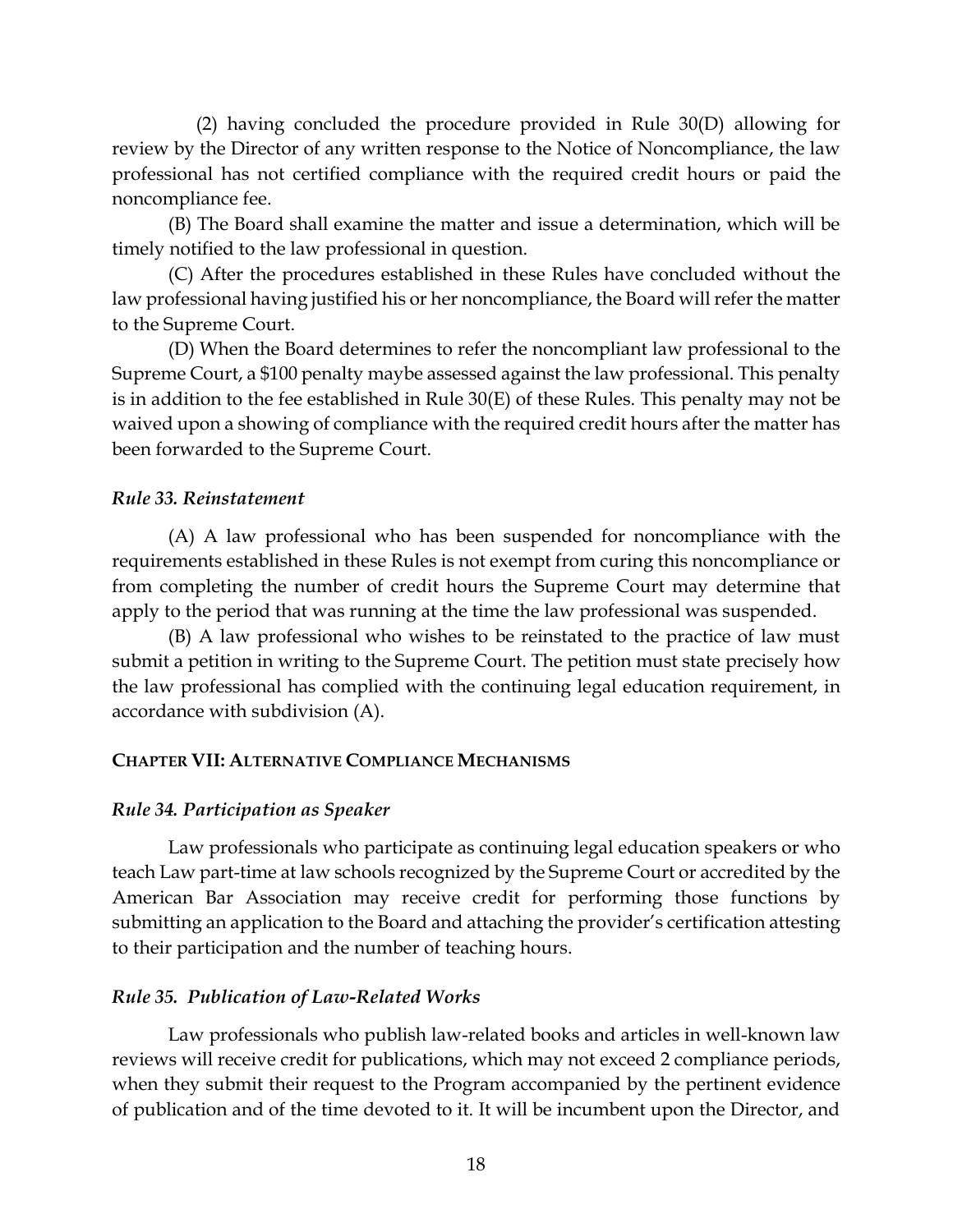ultimately upon the Board, to determine the number of credit-hours earned for said publication.

#### <span id="page-21-0"></span>*Rule 36. Pro Bono Service*

Law professionals who wish to receive continuing legal education credit hours for pro bono service rendered pursuant the Rules for the Appointment of Counsel in Puerto Rico must submit an application to the Program for the accreditation of pro bono service hours, thereto attaching a certification issued by the court or the pro bono service accrediting document issued by an entity or organization authorized by the Office of Court Administration, as the case may be.

The computation of credit hours for pro bono service will be equal to 1 general credit hour for each 5 hours of work, up to a maximum of 6 credit hours per compliance period. Pro bono service hours rendered in excess of this accreditation limit will not be accredited as continuing legal education credit hours.

Pro bono service hours may not replace the 4 credit hours in Professional Ethics or the 6 credit hours in Notarial Law required for each compliance period.<sup>3</sup>

## <span id="page-21-1"></span>**CHAPTER VIII. GENERAL PROVISIONS**

## <span id="page-21-2"></span>*Rule 37. Collection of Fees and Fines*

Up to a third of the monies collected from fees and fines established by these Rules shall be used to award scholarships to facilitate access to continuing legal education to law professionals who show financial need.

The Chief Justice shall determine the use of the remaining portion to defray the administrative costs of the Continuing Legal Education Program, finance and develop technology to improve the efficiency of programs created through regulation of the Supreme Court or operated by any of its administrative units, and for other related purposes to improve access to justice.

## <span id="page-21-3"></span>*Rule 38. Notice of the Director or of the Board; Service*

All notices given by the Director or by the Board to law professionals and to providers may be sent by regular mail, fax, or through electronic means.

<sup>&</sup>lt;sup>3</sup> See, In re Enmiendas Reglamentos TS, 2020 TSPR 10, 203 DPR (2020) for the deferred effective date provided by the amendment to this Rule.